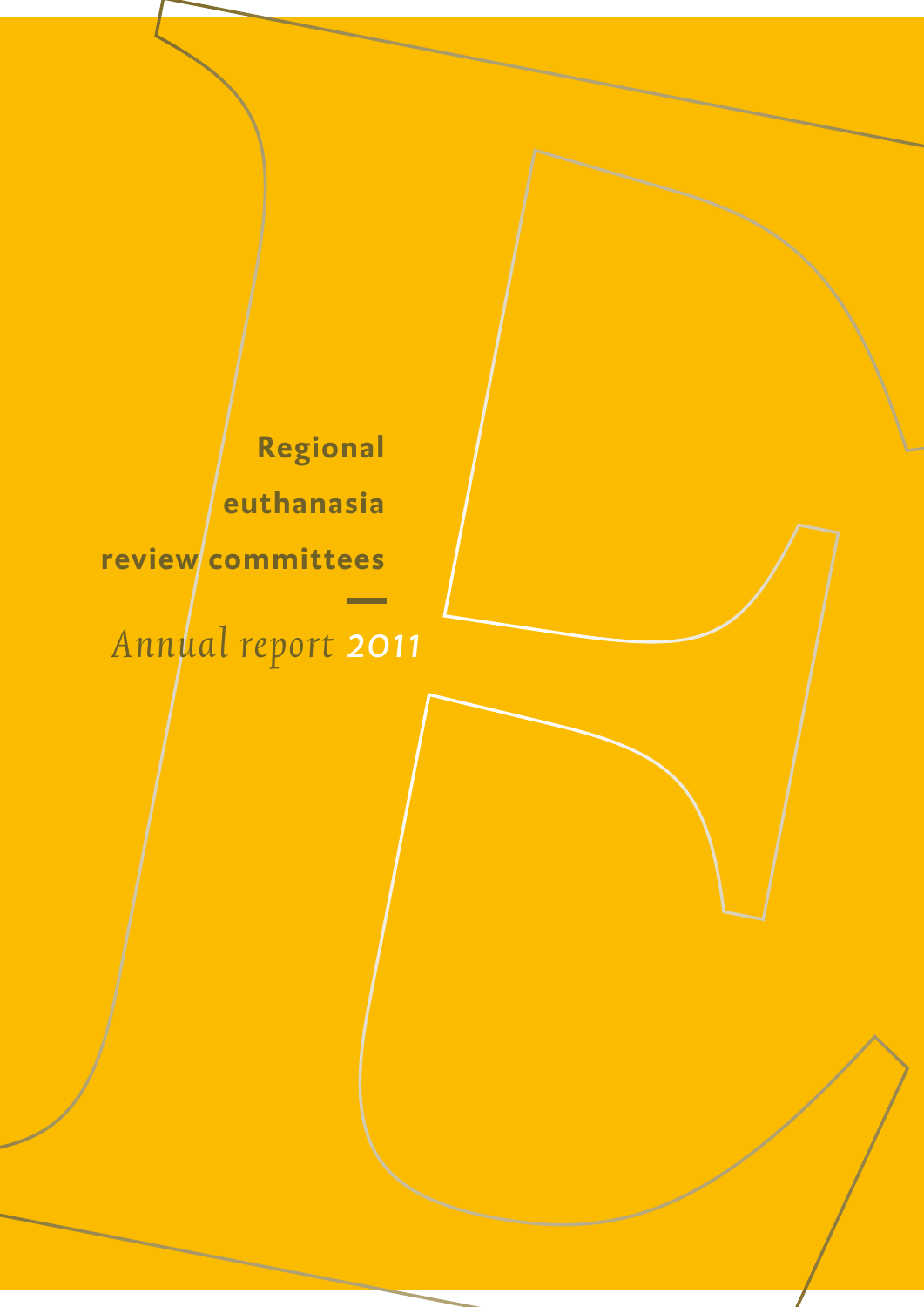# Contents

| Foreword                                                          | 3  |
|-------------------------------------------------------------------|----|
| Chapter I Developments in 2011                                    |    |
| Notifications                                                     | 5  |
| Increase in number of notifications continues                     | 5  |
| New working procedures                                            | 5  |
| Regional euthanasia review committees expanded                    | 6  |
| Evaluation of Termination of Life on Request and Assisted Suicide |    |
| (Review Procedures) Act                                           | 6  |
| Website                                                           | 6  |
| Due medical care                                                  | 6  |
| New guidelines                                                    | 7  |
| New KNMG position paper                                           | 7  |
|                                                                   |    |
| Chapter II Due care criteria                                      |    |
| Due care criteria: general                                        | 8  |
| Due care criteria: specific                                       | 10 |
| a. Voluntary, well-considered request                             | 10 |
| Mental illness or disorder                                        | 10 |
| Depression                                                        | 10 |
| Advance directive                                                 | 11 |
| Dementia                                                          | 11 |
| b. Unbearable suffering without prospect of improvement           | 13 |
| Dementia                                                          | 15 |
| Mental illness or disorder                                        | 15 |
| Coma and reduced consciousness (non-comatose)                     | 15 |
| Palliative sedation                                               | 16 |
| c. Informing the patient                                          | 16 |
| d. No reasonable alternative                                      | 16 |
| e. Independent assessment                                         | 20 |
| Independent physician                                             | 20 |
| Independent physician's report                                    | 20 |
| Situation after consulting independent physician                  | 21 |
| <b>SCEN</b>                                                       | 21 |
| Due medical care<br>f.                                            | 24 |
| Chapter III Committee activities                                  |    |
| Statutory framework                                               | 27 |
| Role of the committees                                            | 27 |

#### Annexe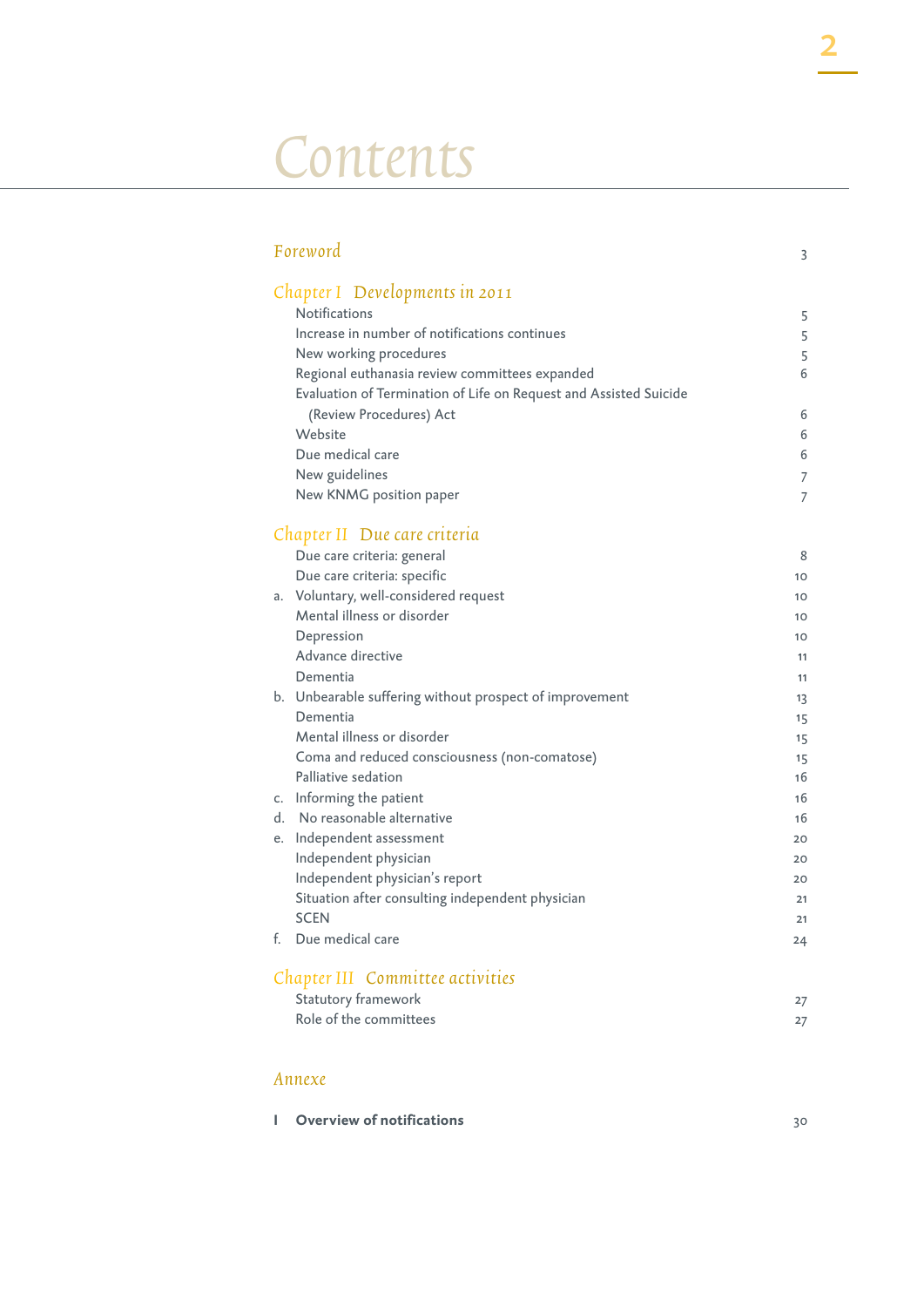# Foreword

This is the 2011 annual report of the five regional euthanasia review committees. In our annual reports we account for the way in which we review cases on the basis of the Termination of Life on Request and Assisted Suicide (Review Procedures) Act. The report provides details of the number of notifications received, which again increased sharply, the nature of the cases, the committees' findings and the considerations on which these were based.

This year again, the committees in several cases seriously exceeded the statutory deadline for issuing their findings to the physicians concerned. This situation is both undesirable and unlawful. The committees greatly regret this state of affairs, which they also made known to the notifying physicians.

Chapter I (Developments in 2011) describes the problems that the committees faced, and still face, and the steps taken to resolve them and reduce the backlog in cases.

Naturally we are grateful to the Ministry of Health, Welfare and Sport for increasing the staffing of the secretariats, and for the decision to appoint 15 extra alternate committee members.

One matter of continuing concern to the committees is that their reviews of notifications should be unequivocal. While taking account of the principle that every notification should be reviewed according to the specific circumstances of the case, the committees are always at pains to harmonise their findings. This has become even more important with the substantial increase in the number of committee members. It is crucial that the committees describe their findings – including the considerations on which they are based and the relevant legal history and case law – as clearly as possible. A clear understanding of the scope of the Act benefits both physicians and patients.

The way the regional committees apply the Act is communicated to the notifying physician in the committee's findings on the notification and to third parties through publication of the findings on the website and in the annual report.

The publication of case 10 in the 2010 annual report led to a discussion with the Royal Dutch Medical Association (KNMG) concerning the advance directive as referred to in section 2, subsection 2, of the Act, in particular the significance of such a directive in the case of a reversible coma, to which the KNMG's 'Guidelines on euthanasia for patients in a state of reduced consciousness' do not apply. This discussion led to a clarification of the text of this report (see Chapter II, section 'Coma and reduced consciousness (non-comatose)'). There was considerable public debate in 2011 following media coverage of the termination of the life of a patient with advanced dementia (case  $7 -$  not discussed in this abridged version). After consulting members of the other committees, the regional committee reviewing the case found that the physician concerned had acted in accordance with the due care criteria. The case, and the media coverage of it, prompted the KNMG to amend its guidelines for SCEN physicians at the beginning of this year, in close consultation with the regional euthanasia review committees and acknowledging each party's own role and responsibility in this area.

Naturally, the broad debate in medical circles as well as in civil society on the voluntary termination of life also led to a joint discussion of the matter by the committees. These discussions were considered invaluable for the (internal) review process.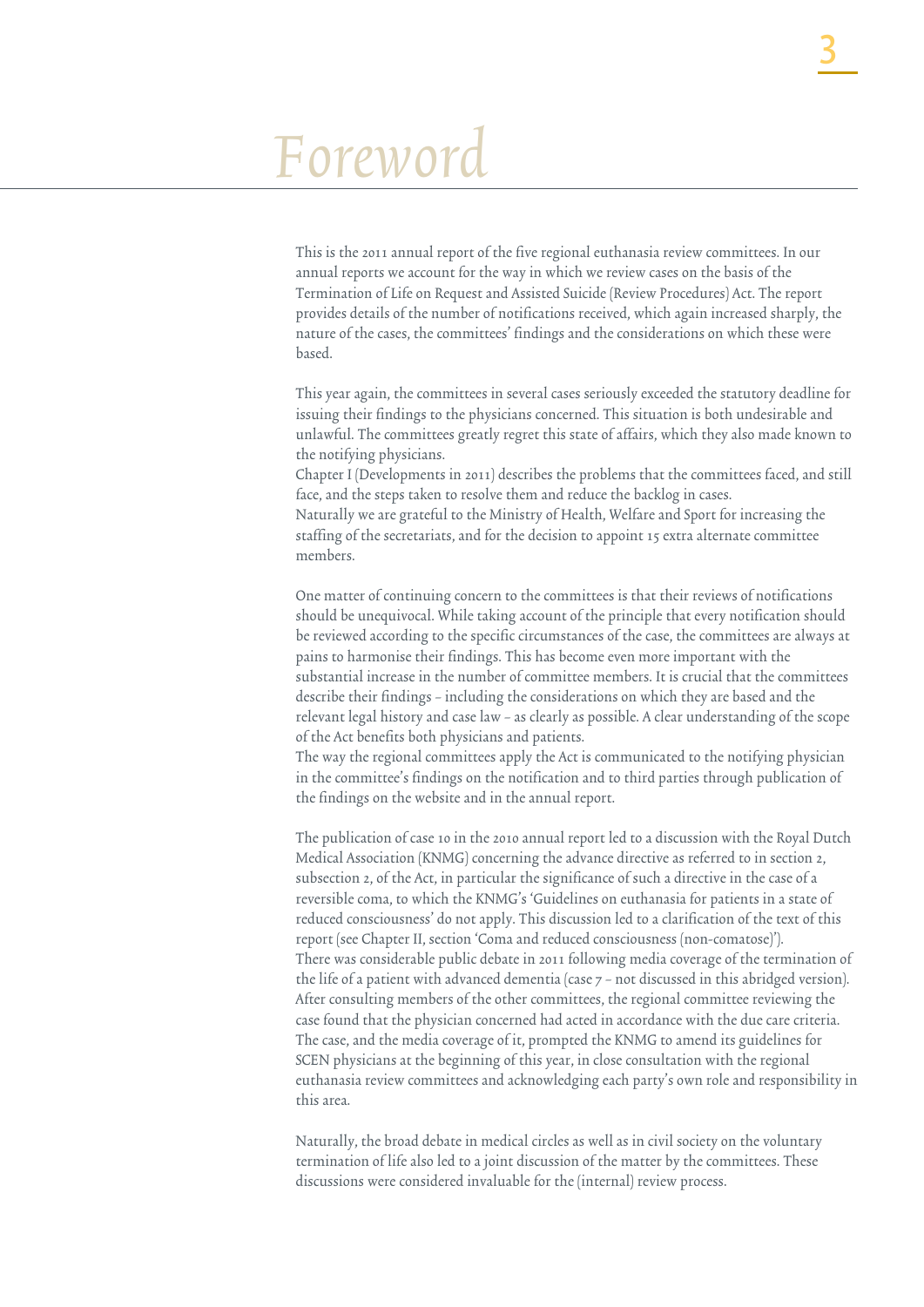Besides reviewing notified cases and publishing their findings, the regional euthanasia review committees provide extensive information on the euthanasia procedure with a view to contributing to the transparent and manageable development of euthanasia practices and to public debate. However, the committees are bound to a statutory duty of confidentiality and will not give a response on individual cases. This is why they did not respond publicly during the media coverage of the above-mentioned dementia case.

The committees are currently thinking of ways to make their assessment of past cases more widely known, in addition to being published on the website, in annual reports and communicated to notifying physicians.

The committees are always pleased to receive feedback.

#### W.J.C. Swildens-Rozendaal

Coordinating chair of the regional euthanasia review committees

The Hague, august 2012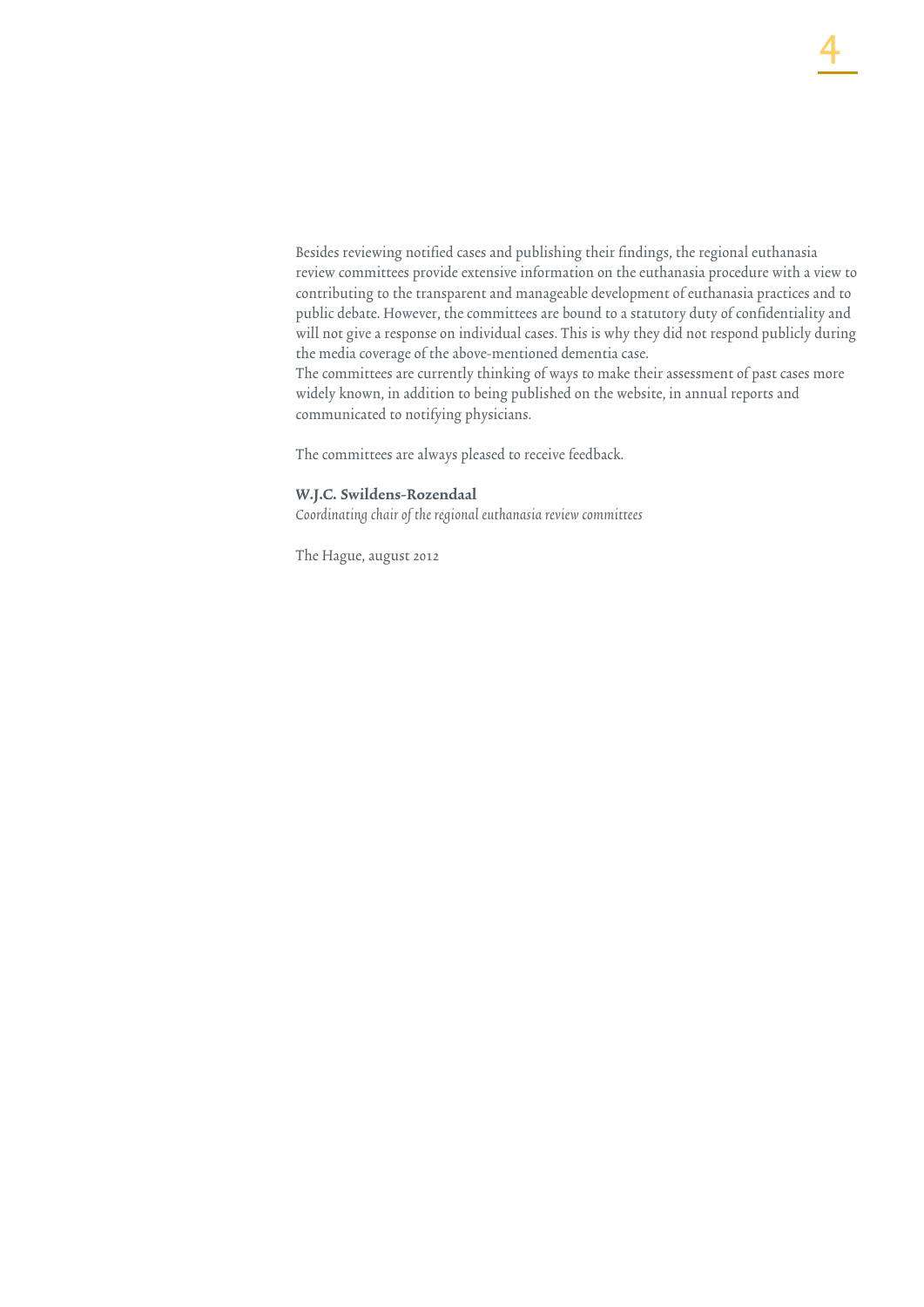# Chapter I **Developments in 2011**

**The following developments took place in 2011.**

## *Notifications*

In 2011, the regional euthanasia review committees ('the committees') received 3,695 notifications of termination of life on request (often referred to as 'euthanasia') or assisted suicide<sup>1</sup>. In each case the committees examined whether the physician who had performed the procedure had acted in accordance with the due care criteria set out in section 2 (1) of the Termination of Life on Request and Assisted Suicide (Review Procedures) Act ('the Act').

In 4 cases the committees found that the physician had not acted in accordance with the Act. The most relevant elements of these cases – as well as a number of cases in which the committees found that the physician had acted in accordance with the due care criteria – are described in Chapter II (Due care criteria: specific) under the criterion concerned.<sup>2</sup>

#### *Increase in number of notifications continues*

The number of notifications received by the committees in 2011 showed an increase of 18% compared to 2010 (3,136). The number of notifications actually reviewed has not kept pace and has been a matter of great concern to the committees for some time. The period within which notifications are dealt with has become unacceptably long. The committees consider this a highly regrettable situation; dealing with notifications in good time and complying with the law is essential if they are to enjoy continuing confidence. The committees and the secretariats worked hard on a structural, future-proof solution to the problems, with a number of important steps taken in 2011.

# *New working procedures*

First, the committees decided to adopt a new procedure, within the framework of the Act, for processing notifications. In the new procedure, an incoming notification is recorded and examined by an experienced member of the secretariat ('secretary') who estimates the likelihood that the review committee will have further questions regarding the notification ('straightforward' or not).

Notifications are considered straightforward if an experienced secretary, on receiving the papers (i.e. at the start of the review procedure), can establish with a high degree of certainty that the due care criteria have been complied with and that the information provided is so comprehensive that it raises no questions. The secretary's assessment is based on the committees' long experience in reviewing notifications of euthanasia. In fact, this experience predates the Act as, when the Act came into force in 2002, the committees had already been reviewing the practice of euthanasia for four years. The committees estimate that some 80% of all notifications will be processed in this way once the new procedure is fully implemented. The committees have decided that documentation concerning straightforward notifications will be sent electronically to three committee members (a lawyer, a physician and an ethicist) for assessment. If all three members confirm that the notification is a straightforward case, which means they have no further questions and the due care criteria have been complied with, the findings on the notification can be finalised. However, even if just one committee member has questions with regard to the notification, the file will be sent to all committee members for plenary discussion at a monthly meeting. In 2011, ICT experts worked together with the committees to develop a new registration and assessment system to support the new electronic procedure described above. The system was tested in pilot projects and will be rolled out nationally in April 2012.

More information about these notifications and a breakdown by region can be found in annexe I.

<sup>2</sup> The passages included here as cases mainly concern the due care criterion that is being discussed at that point.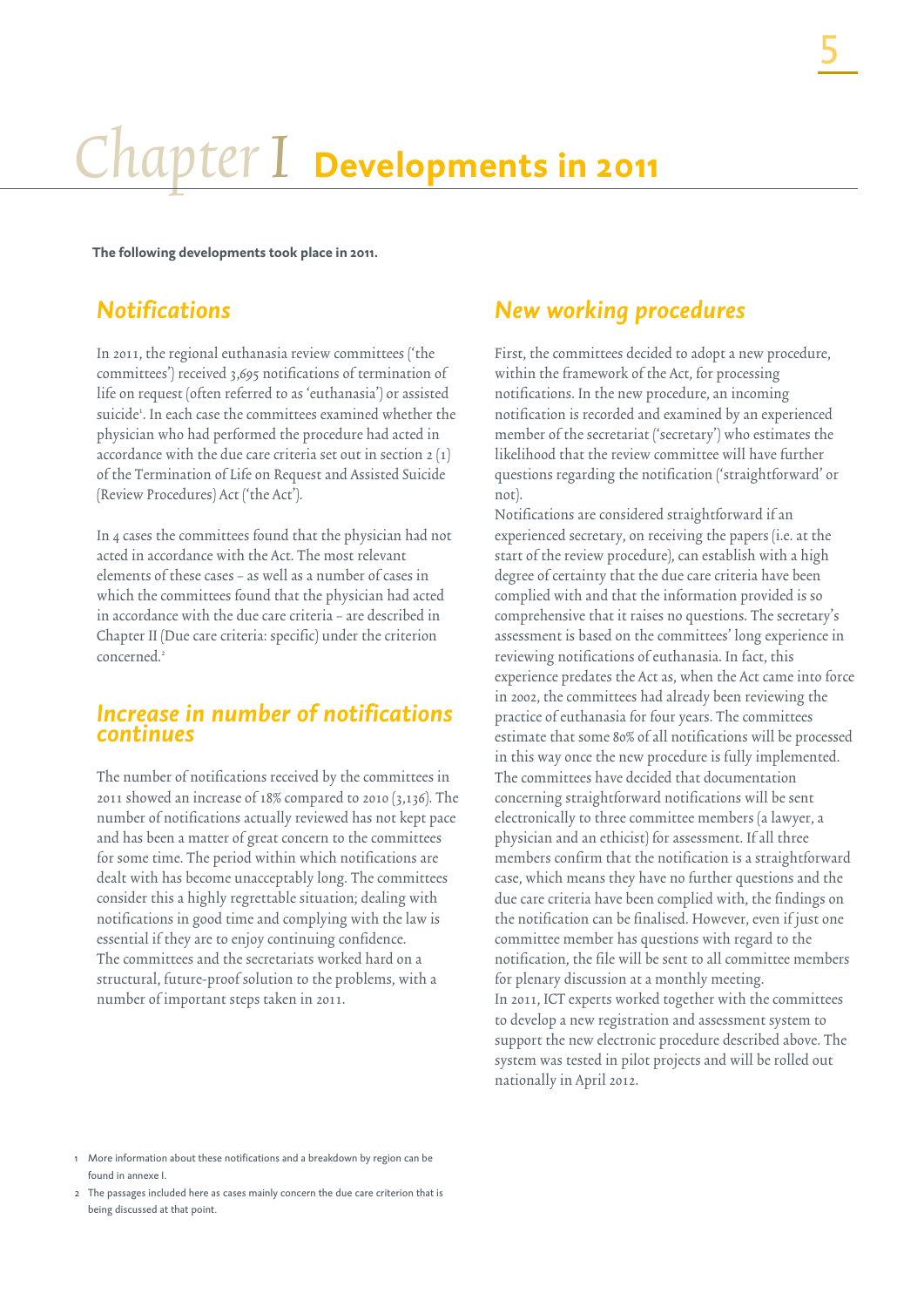Secondly, in 2011 the committees held intensive discussions with the Ministry about reducing the backlog of work, which resulted in the decision to increase the membership of each of the committees by half. Currently, each regional committee comprises three members and three alternate members. In 2012, an extra three alternate members will be appointed to each regional committee, bringing the total membership to nine (three in each area of expertise). It was also decided to increase the staffing of the secretariats as of 2012.

The committees are confident the new working procedure and the expanded committees and secretariats will enable them to tackle future challenges successfully. The effects of the changes will probably start to become apparent in the second half of 2012.

#### *Evaluation of Termination of Life on Request and Assisted Suicide (Review Procedures) Act*

At the request of the Ministry of Health, Welfare and Sport, a third evaluation of the Evaluation of Termination of Life on Request and Assisted Suicide (Review Procedures) Act covering the years 2007 to 2011 was scheduled for 2011 and 2012. The evaluation will include a critical examination and analysis of the committees' findings and interviews with committee members and secretariat staff. The committees and secretariats will naturally cooperate fully with the evaluation and give the investigators every possible assistance. The sharp increase in the number of notifications will also be examined. The evaluation results will probably be published in the autumn of 2012.

# *Website*

In consultation with the Ministry of Health, Welfare and Sport, the committees have decided that in the future the website www.euthanasiecommissie.nl will focus on presenting the committees' integral assessments of nonstraightforward notifications of euthanasia with a view to promoting the development of general norms on euthanasia and the knowledge and expertise of physicians and other parties concerned. Cases where the committees found that the physician concerned did not satisfy all the due care criteria will always be published on the website, as well as

cases where the due care criteria were satisfied but which initially raised questions, for instance cases involving conditions that are less prevalent in connection with euthanasia (dementia, psychiatric disorders and multiple geriatric syndromes). In other words, the type of notifications that the committees have always discussed extensively in their annual reports.

In exceptional cases a finding may not be published, for instance when publication would compromise the patient's anonymity.

The website's search function has been improved with a view to providing optimum accessibility and further improvements are in progress.

# *Due medical care*

In assessing compliance with the due medical care criterion, the committees carefully consider the current standard in medical and pharmaceutical research and practice, normally taking as their guide the method, substances and dosage recommended by the Pharmacy Research Institute (WINAP) of the Royal Dutch Association for the Advancement of Pharmacy (KNMP). The Institute's Standaard Euthanatica, toepassing en bereiding 2007 ('Standaard Euthanatica 2007') also states which substances – and dosages – the KNMP does or does not recommend for use in cases of termination of life on request or assisted suicide. In 2008, the committees drew attention to Standaard Euthanatica 2007 and announced that they would continue to take it as their guide in the journal Medisch Contact. 3

The committees note that, while the vast majority of attending physicians followed Standard Euthanatica 2007 in 2011, they were also confronted with poor availability of thiopental, the recommended first-choice coma-inducing substance. In December 2010, the KNMP and the KNMG therefore published a supplement to Standaard Euthanatica 2007, listing alternatives for thiopental, additional to the second-choice substances on page 26 of Standaard Euthanatica 2007.

Nevertheless the committees in 2011 again came across the use of substances not recommended in Standaard Euthanatica 2007 (or its supplement), and notifications in which the dosage was not specified or was not in accordance with the recommendations in Standaard Euthanatica 2007 or its supplement. In these cases the committees asked the physician to explain why Standaard Euthanatica 2007 or its supplement was not followed. Unfortunately, they note that not all the physicians were able to give adequate reasons. In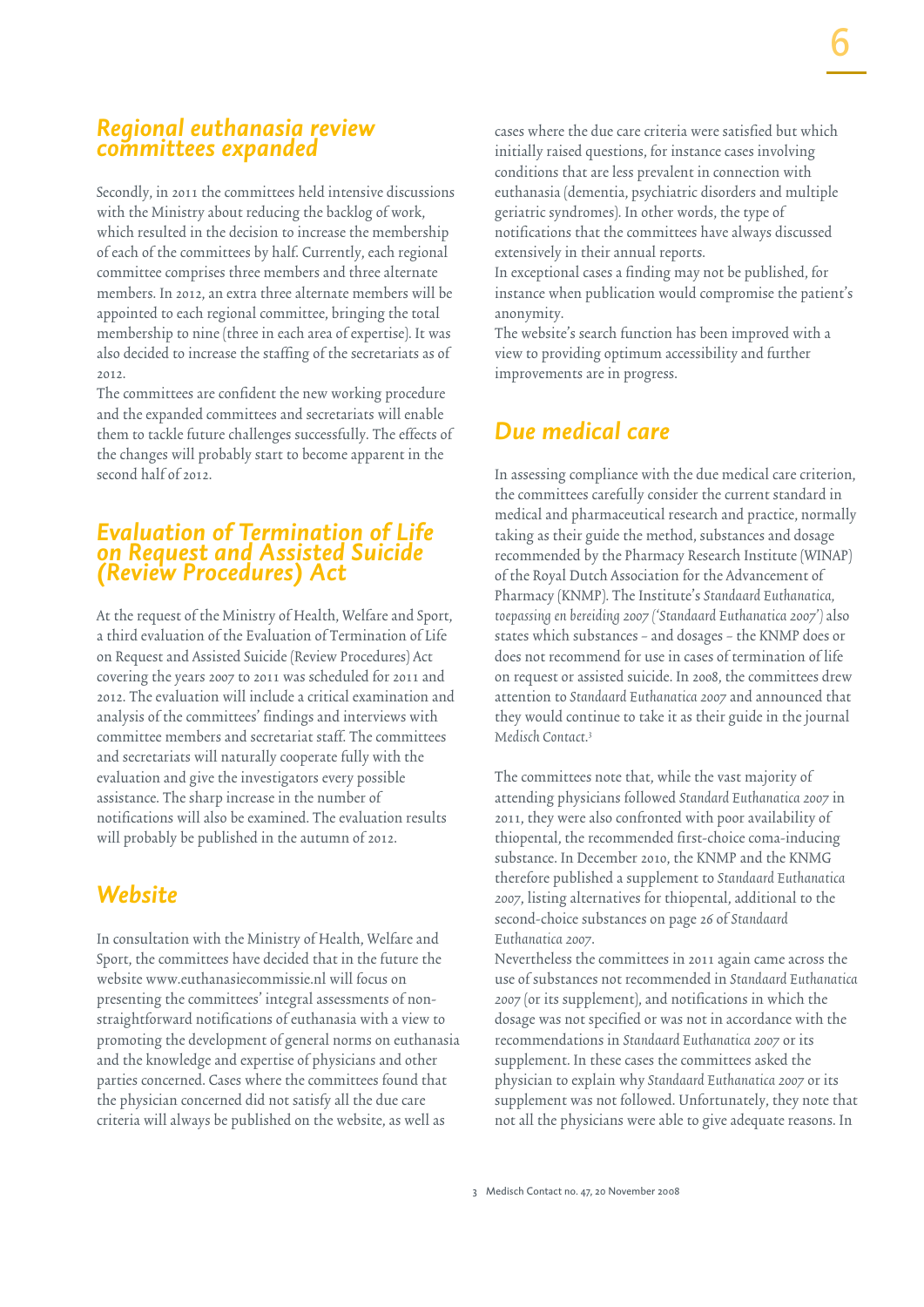three cases this year, the committee found that the attending physician had not complied with the due medical care criterion. In two cases (cases 18 and 19) the dosage of coma-inducing drug administered to the patient was only half that recommended in Standaard Euthanatica 2007. In all three cases, the attending physicians subsequently failed to check whether the patient was in a sufficiently deep coma before administering the muscle relaxant. The physicians concerned thus took the risk that their patients would experience a feeling of asphyxiation shortly before death, a possibility that must be avoided at all times.

# *New guidelines*

In 2010, a joint KNMP/WINAP and Royal Dutch Medical Association (KNMG) working group began drawing up new guidelines. On request, the committees provided the working group with information on their experiences in assessing how the euthanasia procedure was performed (of course, always in general terms, and hence anonymously). The new KNMP/KNMG guidelines are due to be published in the autumn of 2012. Until such time the committees will take the 2007 version of Standaard Euthanatica as their guide, and physicians who do not follow its recommendations must give adequate reasons for doing so.

# *New KNMG position paper*

In June 2011 the KNMG published its new position paper on the role of physicians in termination of life at the patient's request (for more details, see the KNMG's website). The KNMG considers this paper a response to the public debate that arose in 2011 on whether people who are 'finished with life' should be enabled to die with dignity. The initiative group Uit Vrije Wil ('Of one's own free will') presented a proposal for legislation that would enable people aged 70 years and older who consider their life 'finished' and who wish to die with dignity to request assistance in terminating their life. Providing this type of assistance when there is no unbearable suffering without prospect of improvement falls outside the scope of current Dutch legislation on euthanasia and is always a criminal offence. The initiative group holds the position that it should not be an offence when the individual making the request is elderly.

The regional euthanasia review committees assess whether the actions of notifying physicians were in accordance with the Act. In all the notifications reviewed by the committees, the patient's unbearable suffering with no prospect of improvement was chiefly due to a recognised disease or disorder, including disorders associated with old age.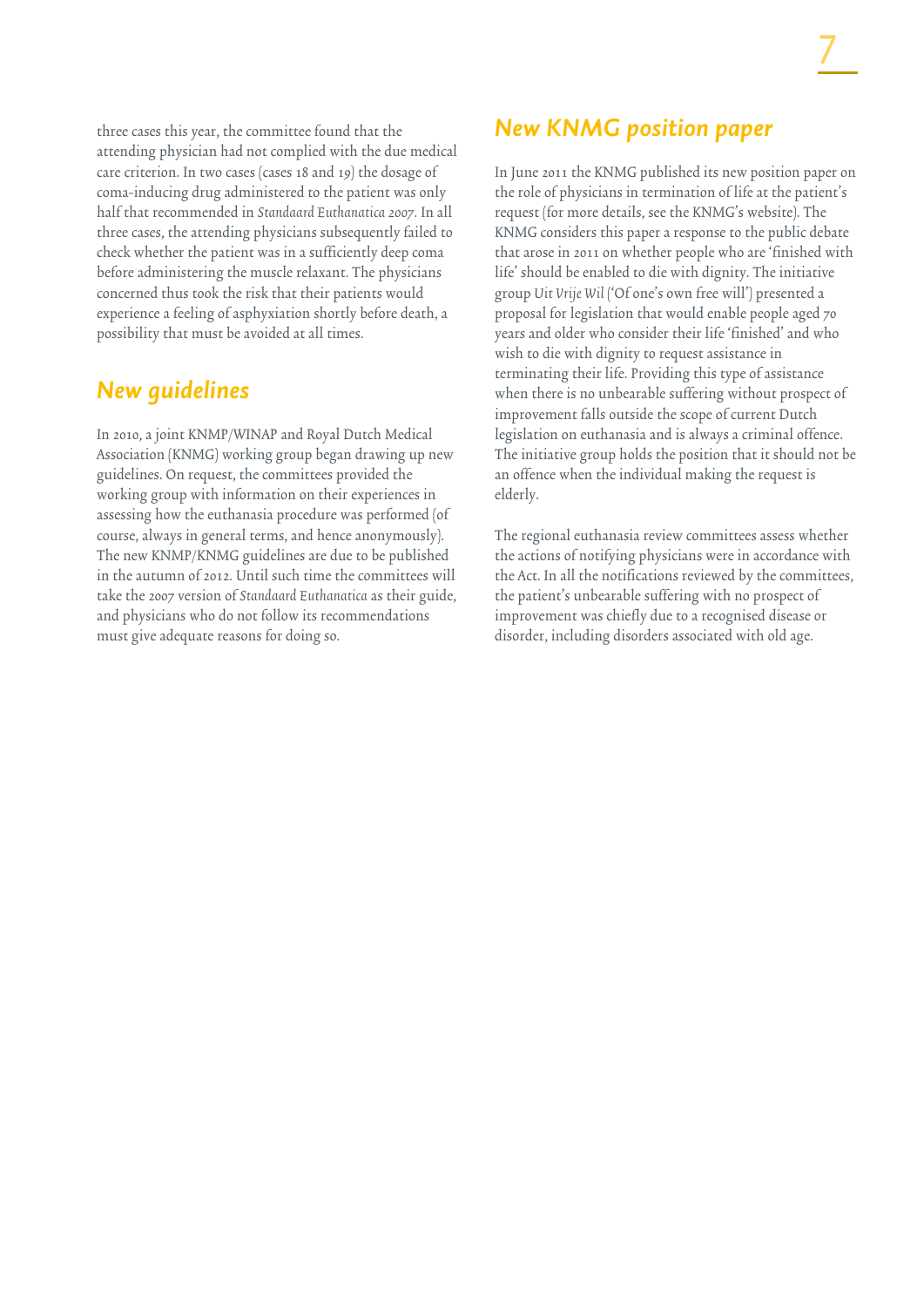# Chapter II **Due care criteria**

## *Due care criteria: general*

The committees assess whether the attending physician has acted in accordance with all the statutory due care criteria.

These criteria, as laid down in section 2 of the Act, are as follows. Physicians must:

- a. be satisfied that the patient's request is voluntary and wellconsidered;
- b. be satisfied that the patient's suffering is unbearable, with no prospect of improvement;
- c. have informed the patient about his situation and his prospects;
- d. have come to the conclusion together with the patient that there is no reasonable alternative in the patient's situation;
- e. consult at least one other, independent physician, who must see the patient and give a written opinion on whether the due care criteria set out in (a) to (d) have been fulfilled;
- f. have terminated the patient's life or provided assistance with suicide with due medical care and attention.

Procedures for termination of life on request and assisted suicide are almost always carried out by the attending physician; in practice, this is often the patient's general practitioner. In some cases the procedures are performed by a locum because the patient's situation rapidly deteriorates or because the attending physician is absent or does not wish to carry out the procedure himself, for instance because of his religious or ethical views. In such situations it is important that the physician who carries out the procedure, and hence submits the notification, should obtain sound information in advance about the patient's situation and be personally satisfied that the due care criteria have been complied with.

The information provided by attending physicians is of crucial importance to the committees' reviews. If the physician gives an account of the entire decision-making process in his notification, he may not be required to answer further questions at a later stage. The physician is expected to use the model notification form established in 2009. The questions in it provide attending physicians with a guide as

to how to make it clear to the committee that they have complied with the due care criteria.

The committees sometimes require further information, which can often be provided by telephone or in writing. In some situations, however, the committees prefer to interview the physician in person in order to obtain a clearer picture of the decision-making process at the end of the patient's life or what happened when the procedure was performed.

The committees are aware that such an interview, besides taking up the physician's time, may be distressing to him. They wish to emphasise that the purpose of the interview is to give the physician an opportunity to provide further details regarding a notification which the committee still has its doubts about even after the physician has provided further information by telephone or in writing. In the absence of such details, the committee would be unable to find that the physician acted in accordance with the statutory due care criteria. The interview also gives the physician an opportunity to answer questions about his actions (which can of course be expected of him).

In 2011, the great majority of notifications gave no grounds for further discussion or questions when they came before the committees. In those cases the committees could swiftly conclude that the physician had acted in accordance with the due care criteria. Case 1 is included as an example of such a notification.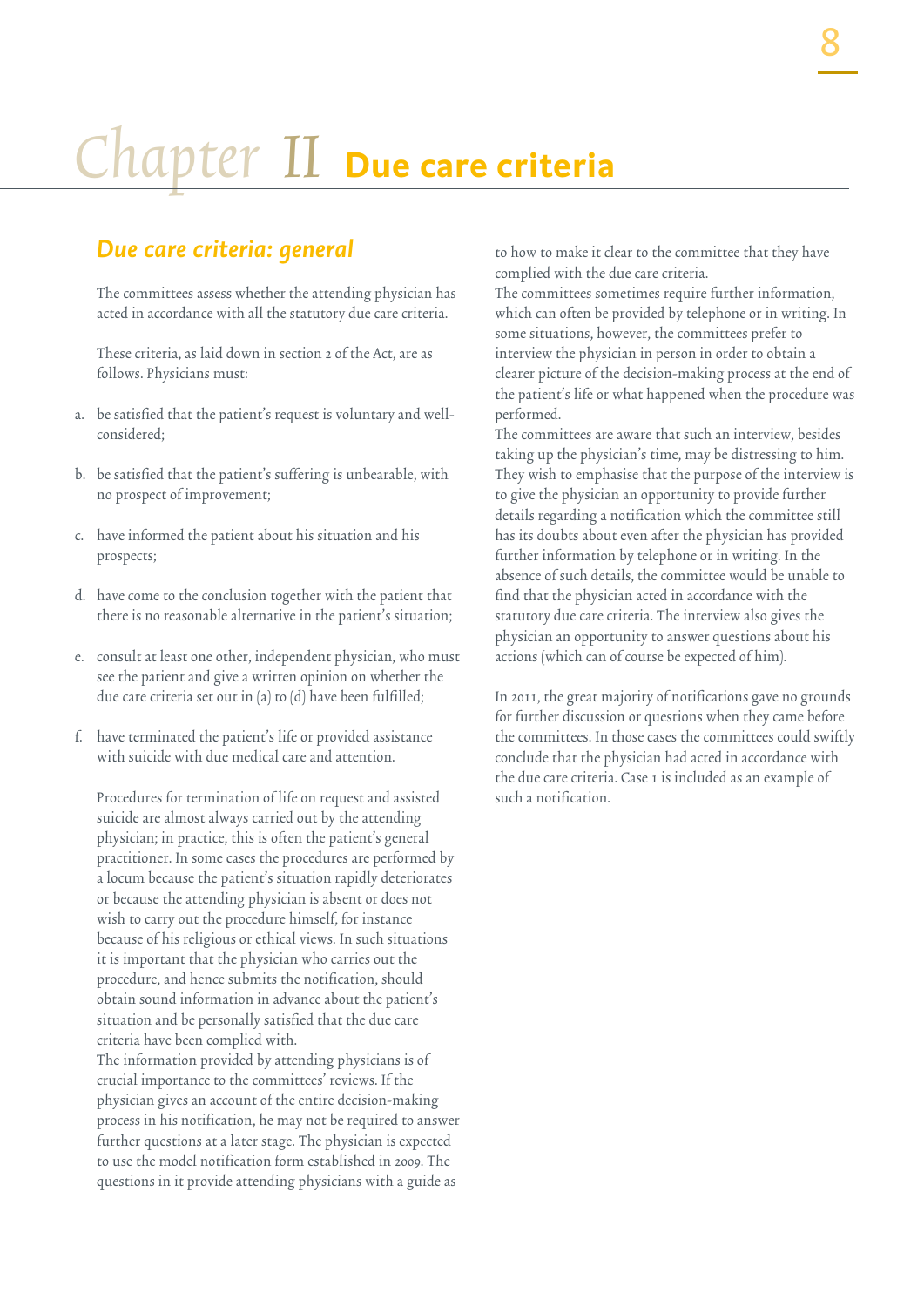#### *Case 1*

#### **The due care criteria were fulfilled. Finding: criteria complied with**

In mid-2010, the patient, a woman in her sixties, was diagnosed with colon cancer that had metastasised to the peritoneum and liver. Her condition was incurable. She was given palliative chemotherapy which had to be stopped after a few months because of toxicity. The attending specialist indicated that no more treatment was possible for her. Towards the end of the year, she developed ileus, which caused her to vomit frequently and

made it impossible for her to eat. She lost more than ten kilograms in weight and became debilitated.

She was given fentanyl patches for the pain and temazepam to reduce her anxiety. The unbearable nature of her suffering was due to severe pain, frequent vomiting and general debilitation. In addition, she developed decubitus ulcers. She also found the absence of any prospect for improvement in her situation unbearable.

The physician was convinced that this suffering was unbearable to her and that there was no prospect of improvement. Apart from the palliative measures that had already been taken, there were no other means to alleviate her suffering.

The documents make clear that the physician and the specialists gave her sufficient information about her situation and prognosis.

The patient first broached the subject of euthanasia with her physician in the autumn of 2010. After that, they spoke about euthanasia several times. The patient first asked her physician to terminate her life more than a fortnight before her death, a request she later repeated several times, also in the presence of her husband.

There was a recent advance directive.

According to the physician there was no pressure on the patient from those around her, and she was aware of the implications of her request and of her physical situation.

The independent physician consulted was a retired general practitioner who was also a SCEN physician. He saw the patient just over two weeks before the termination of life was performed, after he had been told about her situation by the attending physician and had examined her medical records.

It stated that the independent physician gave a summary of the patient's medical history. According to his report, the patient was sitting on the sofa in the living room, dressed, when he saw her. She gave a clear, coherent account of her medical history. She said medication made the pain bearable, but it was all but impossible to control the vomiting. She was no longer able to eat. The patient considered her situation – the severe pain and frequent treatment-resistant vomiting – unbearable. She indicated that, with a view to an upcoming visit by family, she wanted to try to hold out for a little longer, but she was afraid that the intestinal obstruction could lead to an acute situation.

The unbearable nature of the patient's suffering was clearly palpable to the independent physician. He considered that the patient's request was voluntary and that her suffering was unbearable and without prospect of improvement. He was satisfied that the due care criteria had been complied with.

The attending physician performed euthanasia in January 2011 by administering 2000 mg of thiopental and 20 mg of pancuronium intravenously.

The committee examines retrospectively whether the attending physician acted in accordance with the statutory due care criteria laid down in section 2 of the Act. The committee then decides whether, in the light of prevailing medical opinion and standards of medical ethics, the due care criteria were complied with.

In view of the above facts and circumstances, the committee found that the attending physician could be satisfied that the patient's request was voluntary and well-considered, and that her suffering was unbearable with no prospect of improvement. The physician gave the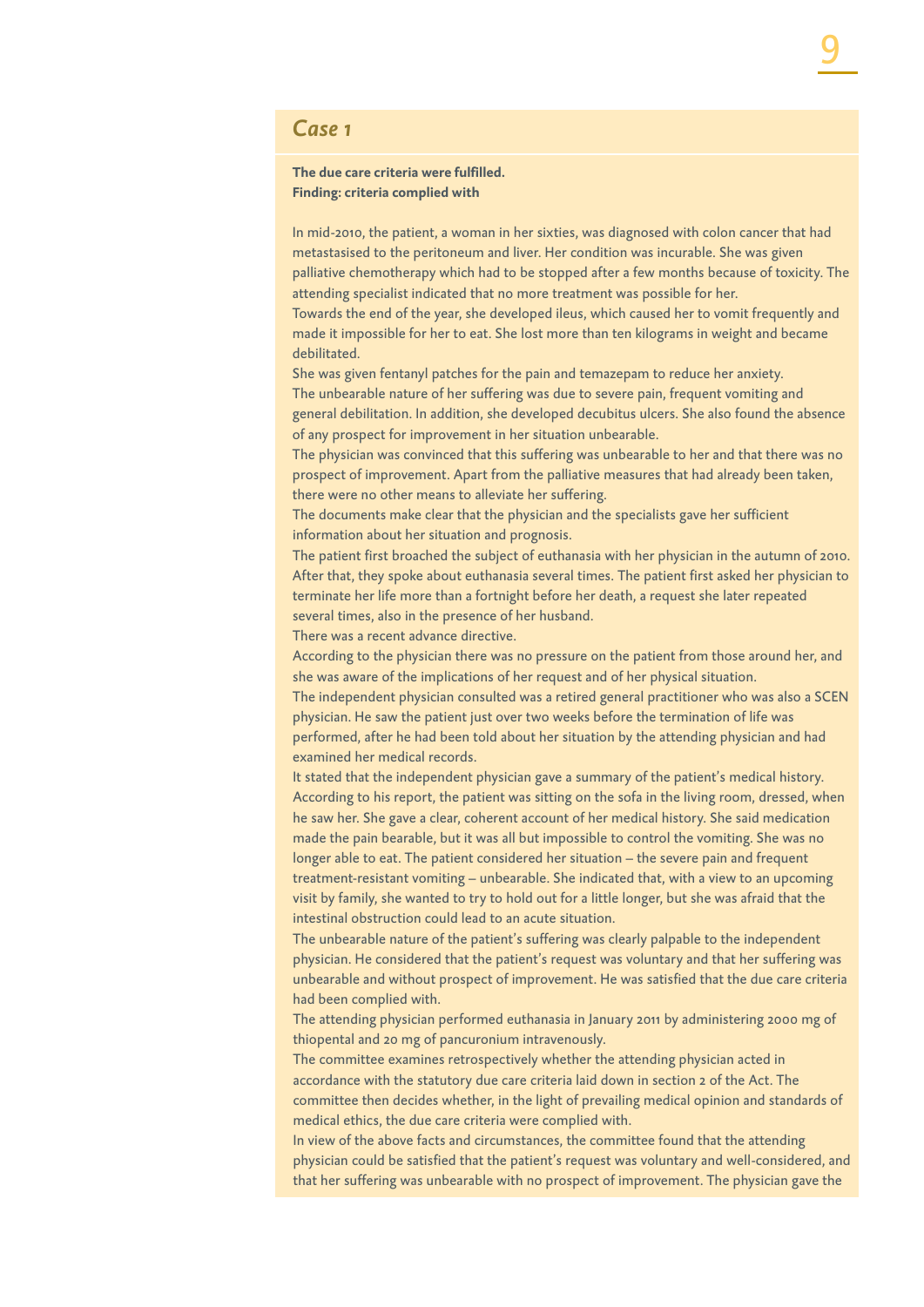patient sufficient information about her situation and prognosis. Together, the physician and

10

the patient could be satisfied that there was no reasonable alternative in the patient's situation. The physician consulted at least one other independent physician, who saw the patient and gave a written opinion on whether the due care criteria had been complied with. The physician performed the euthanasia with due care.

The committee found that the physician had acted in accordance with the statutory due care criteria laid down in section 2 (1) of the Act.

In a number of other cases, a notification gave rise to in-depth, lengthy discussions within the committee. The remaining cases included in this chapter are examples of cases that gave rise to such discussion and, usually, further questions. Contrary to the description of case 1 in which the committee's findings on all the due care criteria were presented, discussion of the other cases, below, will focus on those elements that pertain to a specific due care criterion..

# *Due care criteria: specific*

#### a. Voluntary, well-considered request

**The physician must be satisfied that the patient's request is voluntary and well-considered.**

The physician must be satisfied that the request is voluntary and well-considered. Key elements in the contact between the physician and the patient include willingness to discuss the (possibly imminent) end of the patient's life, the patient's wishes, and ways in which they can or cannot be fulfilled. The patient's request must be specific and made to the physician who will perform the procedure.

Four elements are crucial here:

- 1. The request for termination of life or assisted suicide must have been made by the patient himself.
- 2. The patient must be decisionally competent, that is he must have a clear understanding of relevant information about his situation and prognosis, be able to consider any possible alternatives and understand the consequences of his decision.
- 3. The request must be voluntary.
- There are two aspects to this. The request must be internally voluntary, i.e. the patient must have the mental capacity to determine his own wishes freely, and externally voluntary, i.e. he must not have made his request under pressure or unacceptable influence from those around him.
- 4. The request must be well-considered. In order to make a well-considered request, the patient must be fully informed and have a clear understanding of his disease.

Examples of situations where the committees would examine these points more closely are cases 2 (patient with intellectual disabilities) and 3 (patient with aphasia) but these are not discussed here.

#### Mental illness or disorder

In general, requests for termination of life or assisted suicide because of unbearable suffering arising from a mental illness or disorder, with no prospect of improvement, should be treated with great caution. If such a request is made by a psychiatric patient, even greater consideration must be given to the question of whether the request is voluntary and well-considered. A mental illness or disorder may make it impossible for the patient to determine his own wishes freely. The attending physician must then ascertain whether the patient appears capable of grasping relevant information, understanding his condition and advancing consistent arguments. In such cases it is important to consult not only an independent physician but also one or more experts, including a psychiatrist. It is important that their findings are also made known to the committee.

In 2011 the committees received 13 notifications of euthanasia or assisted suicide involving patients with psychiatric problems. All 13 notifications were found to have been handled with due care. Two (cases 12 and 13) are discussed in the full report.

#### Depression

In the year under review, there were again notifications in which the patient was suffering from depression in addition to one or more somatic conditions. Depression often adds to the patient's suffering. The possibility that it will also adversely affect his decisional competence cannot be ruled out. If there is any doubt about whether the patient is depressed, a psychiatrist will in practice often be consulted in addition to the independent physician. If other medical practitioners have been consulted, it is important to make this known to the committee. It should also be noted that it is normal for patients to be in low spirits in the circumstances in which they make a request for euthanasia, and that this is not in itself a sign of depression.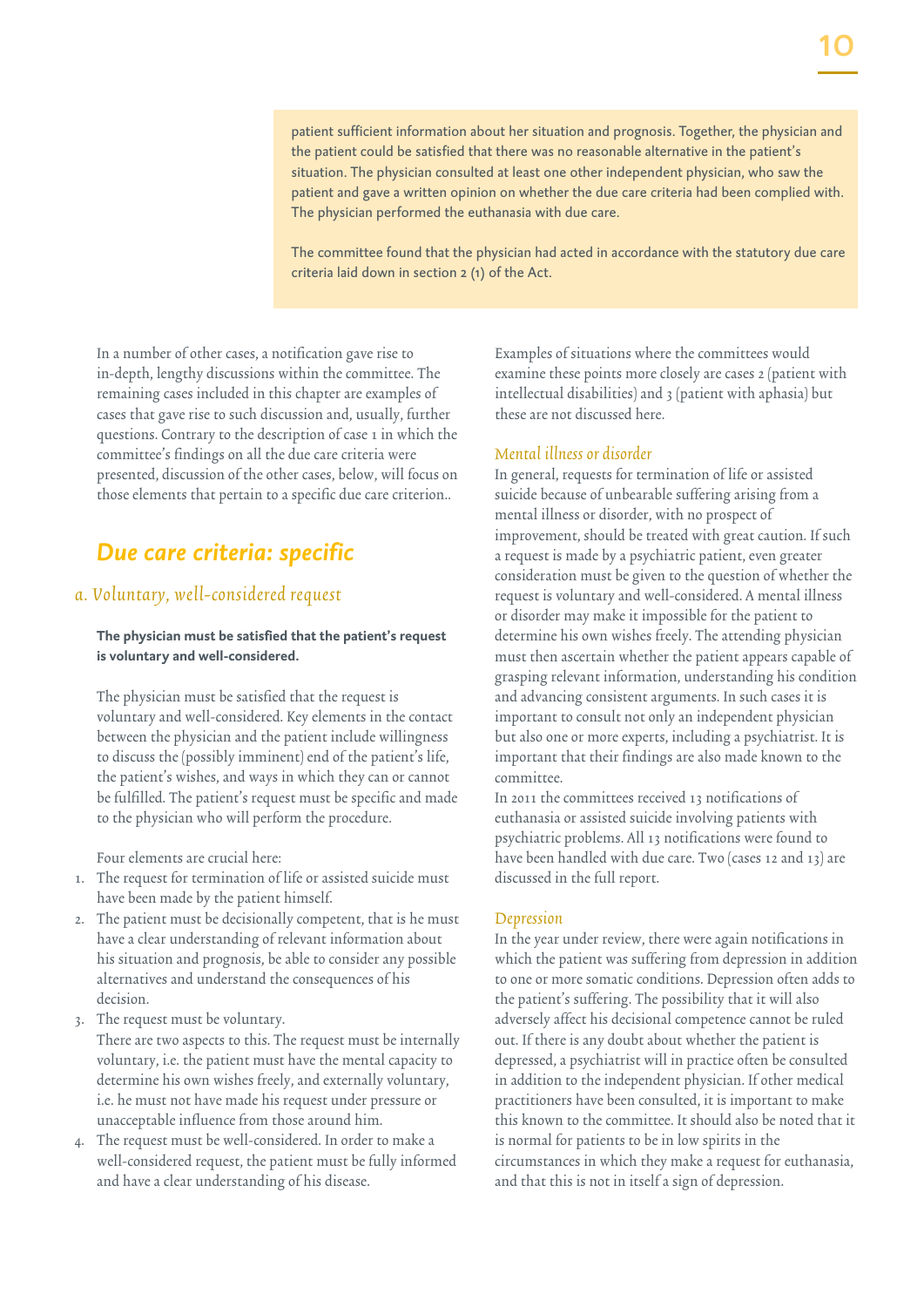#### Advance directive

The Act requires the physician to be satisfied that the patient has made a voluntary and well-considered request. The request is almost always made during a conversation between the physician and the patient, and hence is made orally. The Act makes specific provision for a written directive. Provided it was drawn up when the patient was still decisionally competent, an advance directive replaces an oral request in cases where the patient is no longer capable of expressing his wishes when the time comes to consider ending his life. The due care criteria likewise apply here.

It is advisable to draw up the directive in good time and update it at regular intervals. It should describe as specifically as possible the circumstances in which the patient would wish his life to be terminated. The clearer and more specific the directive is, the firmer the basis it provides for the physician's decision. The latter, as well as the independent physician, will have to decide in the light of both the described and the current situation – and having regard to the entire process that the physician has gone through with the patient – whether the patient has made a voluntary and well-considered request, whether he is suffering unbearably with no prospect of improvement and whether he has no reasonable alternative. The advance directive played an important role in cases 4 and 7 (not discussed here).

If, on the other hand, the patient is capable of expressing his wishes and can request that his life be terminated, a written directive can help eliminate any uncertainty and confirm the oral request. A handwritten directive drawn up by the patient in which he describes the circumstances in his own words often provides additional personal confirmation, and is therefore more significant than a standard form, particularly one that is conditionally worded. Contrary to popular belief, the Act does not require an advance directive to be drawn up. Although in practice, the existence of such a directive makes it easier to subsequently assess the case, the committees wish to emphasise that it is not the intention that people be put under unnecessary pressure to draw up such a directive in difficult circumstances, in some cases only shortly before they die. The physician can help eliminate any uncertainty by recording details of a patient's wish for euthanasia and the physician's and patient's decision-making process concerning the end of his life in the patient's records. This may, for example, be of help to locums and others involved in reaching a decision.

#### Dementia

All 49 notifications dealt with in 2011 concerning termination of life on request or assisted suicide involving patients with demential syndrome were found by the committees to have been handled with due care. In the majority of cases, the patients were in the early stages of dementia and still had insight into the condition and its symptoms (loss of bearings and personality changes). They were deemed decisionally competent because they could fully grasp the implications of their request. Cases 5 (not discussed here) and 6 serve as illustrations. The committees adhere to the principle that physicians should normally treat requests for termination of life from patients suffering from dementia with additional caution. They must take the entire course of the disease and the other specific circumstances of the case into account when reaching a decision.

Patients at a more advanced stage of the disorder are less likely to be decisionally competent. In these cases, it is essential that there is a record of the patient expressing the wish for euthanasia in the past, namely a clear advance directive written by the patient when still decisionally competent, which incontrovertibly applies to the situation at hand. A patient at a more advanced stage of dementia will still engage in certain behaviours (unlike a patient in coma but comparable to a patient with aphasia). Interpreting this behaviour and the various ways in which the patient expresses his wishes will be a difficult task for the attending physician (and the independent physician), but is nevertheless crucial as the physician must be satisfied that the patient still wishes euthanasia to be performed. The independent physician will not be able to converse with the patient, as he normally would, and will have to determine whether the request is voluntary and well-considered based on information provided by the attending physician, an advance directive, the patient's behaviour and expressions of his wishes since the directive was written, and statements by others, such as the patient's family. Although it is difficult to make any general statements as to the circumstances under which euthanasia may be performed in such situations, the possibility may not be excluded, bearing in mind the tenor of the Act. Case 7 (not discussed here) illustrates this exceptional situation. If a patient is suffering from dementia, it is advisable to consult one or more experts, preferably including a geriatrician or a psychiatrist, in addition to the independent physician. Apart from whether or not the request is voluntary and well-considered, the question of whether there is no prospect of improvement in the patient's suffering, and above all whether his suffering is unbearable, should be key elements in the physician's decision. He should also make it clear to the committee that he made his decision with the utmost care.

#### **Case 2 (not included here)**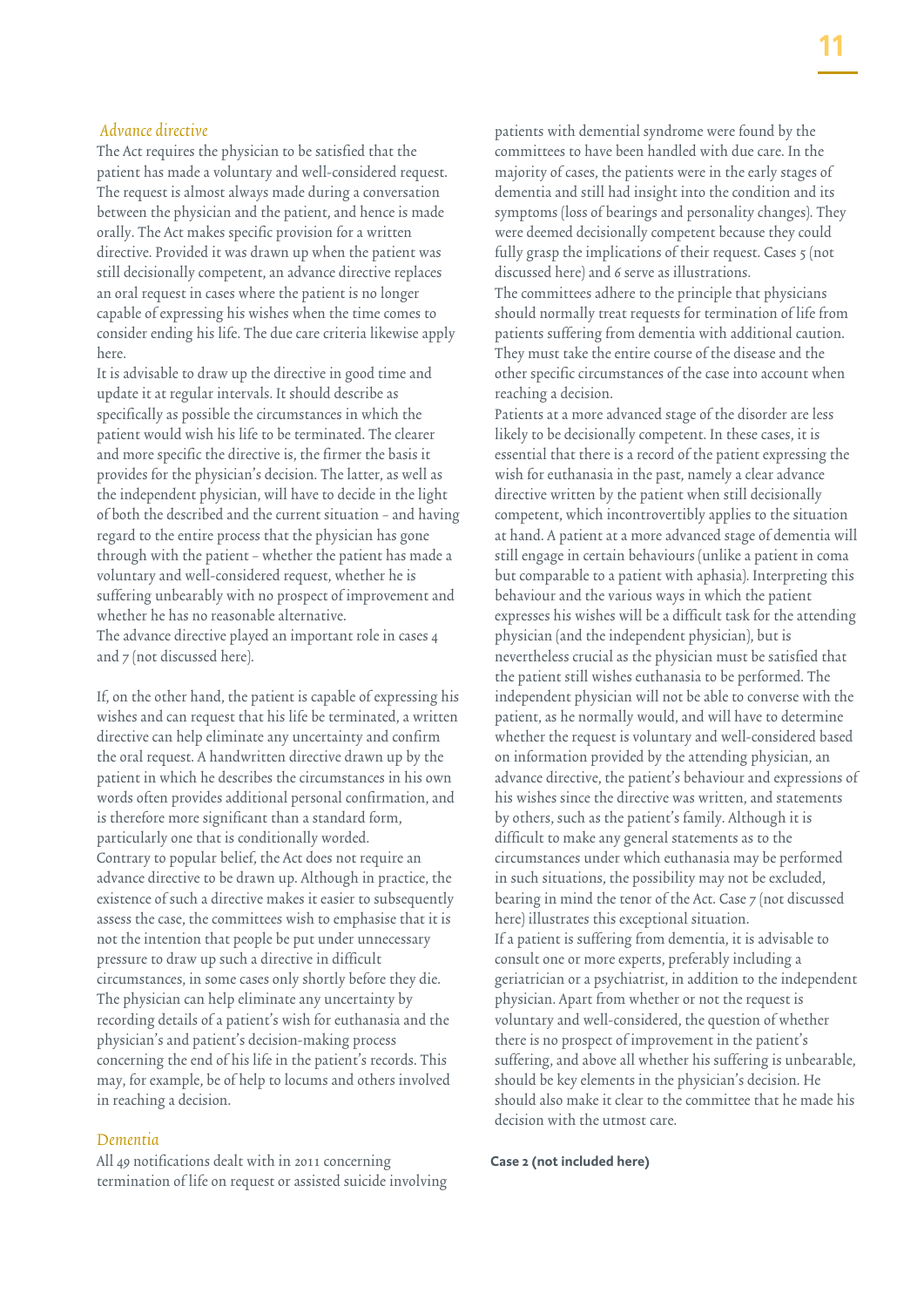#### **Case 3 (not included here)**

**Case 4 (not included here)**

#### Dementia

Cases 6, 7 and 8 are examples of a notification concerning a patient suffering from dementia. In cases such as this physicians must pay special attention to the question of whether the request is voluntary and well-considered and whether the patient's suffering is unbearable with no prospect of improvement.

**Case 5 (not included here)**

#### *Case 6*

#### **Voluntary and well-considered request from a patient with Lewy body dementia Finding: criteria complied with**

In the years before his death, a man in his fifties developed progressive memory problems. Two years before his death, he was diagnosed with Lewy body dementia, a condition for which there is no cure. Six months after this diagnosis, it was confirmed by a second opinion requested by the attending physician. Despite attempts to slow down the disease, the patient's cognitive functions deteriorated progressively. He began to develop choreic movements and experience hallucinations, which made him sleep poorly. The patient's suffering was caused by consciously experiencing his own decline, the progressive deterioration of his cognitive functions, very realistic visual hallucinations and continual, severe, choreic movements. He also suffered from the knowledge that his situation would only worsen and that he might have to be admitted to a nursing home in the future. It was palpable to the attending physician that the patient's suffering was unbearable to him. His suffering was clearly without prospect of improvement.

The documents make it clear that the attending physician and specialists gave the patient sufficient information about his situation and prognosis.

Two months before his death the patient discussed the circumstances in which he would want euthanasia with his attending physician. They spoke about euthanasia again a number of times after that occasion. A few days before he died, the patient specifically requested euthanasia and repeated this request several times. There were several advance directives. An independent physician (a specialist who was also a SCEN physician) saw the patient two weeks before his death. According to her report, the patient gave an impression of old age, responded slowly, spoke haltingly and initially made only brief eye contact. He was visibly restless and tense. At his wife's suggestion, he sat down on the sofa. During their conversation, the patient clearly described the uncertainty and sadness that developing this condition at his age had caused him. He knew the dementia now largely determined his life. He knew that there was no treatment that would allow him to live a little longer with at least some dignity. He wanted to stay in charge of his situation and had dictated his wishes to his wife, who had written them down for him. He was aware of his changing cognitive capacity and of the other limitations that, among other things, prevented him from working, driving and riding a motorcycle. These cognitive and physical limitations would only worsen. He absolutely did not want to be admitted to a nursing home or any other institution and he knew the time was coming that this would become unavoidable. He did not want to become incapable of recognising his wife and children. He was exhibiting increasing impulsivity as a result of his demential syndrome, requiring him to be restrained by his wife. He knew that these behaviours would only get worse, and experienced this as degrading. According to the independent physician, the patient had a clear opinion about when he would want euthanasia to be performed and he had discussed this at length with his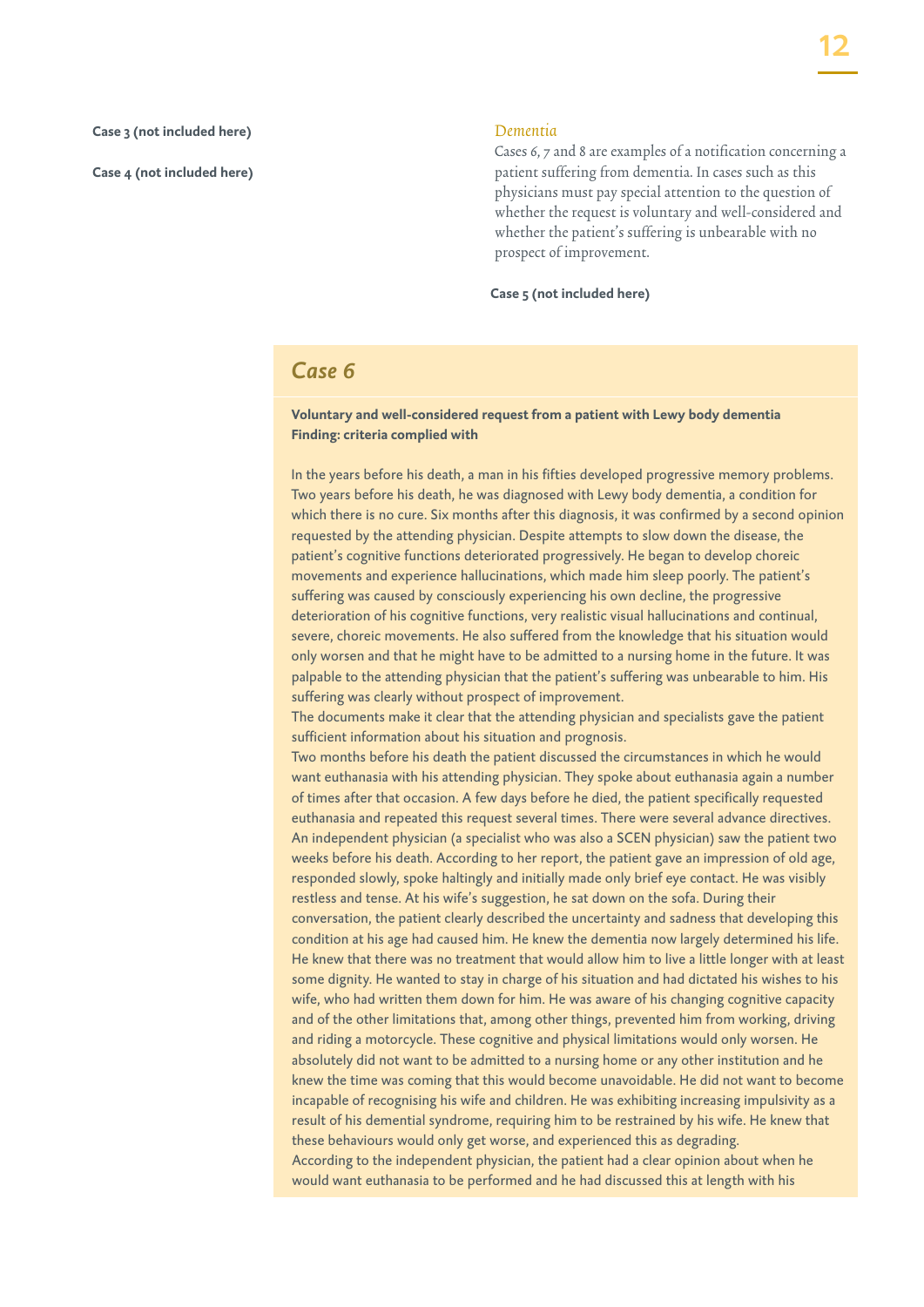patient's condition was untreatable and he was already at a stage that it was almost impossible for him to live with dignity. The patient's suffering was palpably unbearable. It was caused not only by his physical decline, fears and hallucinations but also by the knowledge that further deterioration, physically, cognitively and behaviourally, was inevitable.

The independent physician was convinced that the due care criteria would be fulfilled at the point where the patient actually requested the euthanasia procedure to be performed, provided this took place within six weeks. But if euthanasia were not performed within six weeks, the attending physician would have to consult an independent physician again. In reviewing this notification, the committee considered that a request for termination of life from a patient suffering from progressive dementia must be responded to with even greater care than usual. There may be doubts about whether the patient is decisionally competent, and whether the request is voluntary and well-considered. It is also necessary to ascertain whether the patient's suffering is in fact unbearable. In the committee's opinion, the attending physician acted with due care in this case.

A detailed advance directive, dictated by the patient and describing his suffering and his wishes, was included in the records. The patient's records show that the patient's wish for euthanasia in the event of unbearable suffering had existed for some time, and that he had arrived at a point where he wanted his wish to be carried out because his suffering had become unbearable to him. The records also revealed that the patient remained oriented to time, place and self. The independent physician, after discussing the patient with the attending physician, examining relevant documents and extensively interviewing the patient, concluded that she had no doubts about the unbearableness of the patient's suffering and his decisional competence. The independent physician was a geriatrician which the committee considered made her opinion sufficiently authorititative.

In view of the above facts and circumstances, the committee found that the due care criteria had been complied with.

#### **Case 7 (not included here)**

#### b. Unbearable suffering without prospect of improvement

#### **The physician must be satisfied that the patient's suffering is unbearable, with no prospect of improvement.**

There is no prospect of improvement if the disease or condition that is causing the patient's suffering is incurable and alleviation of the symptoms to such an extent that the suffering is no longer unbearable is also impossible. It is up to the physician to decide whether this is the case, in the light of the diagnosis and the prognosis. In answering the question of whether there is any realistic prospect of alleviating the symptoms, account must be taken both of the improvement that can be achieved by palliative care or other treatment and of the burden such care or treatment places on the patient. In this sense, 'no prospect of improvement' refers to the disease or condition and its symptoms, for which there are no realistic curative or

palliative treatment options that may – from the patient's point of view – be considered reasonable. Patients also use equivalent terminology to indicate that the fact that there is no longer any prospect of improvement is unacceptable to them, and that they want their suffering to end. In that sense, this perception of the situation by the patient is part of what makes suffering unbearable.

#### **Case 8 (not included here)**

It is harder to decide whether suffering is unbearable, for this is essentially an individual notion. What is still bearable to one patient may be unbearable to another. Whether suffering is unbearable is determined not only by the patient's current situation, but also by his perception of the future, his physical and mental stamina, and his personality.

Notifications often describe unbearable suffering in terms of physical symptoms such as pain, nausea and shortness of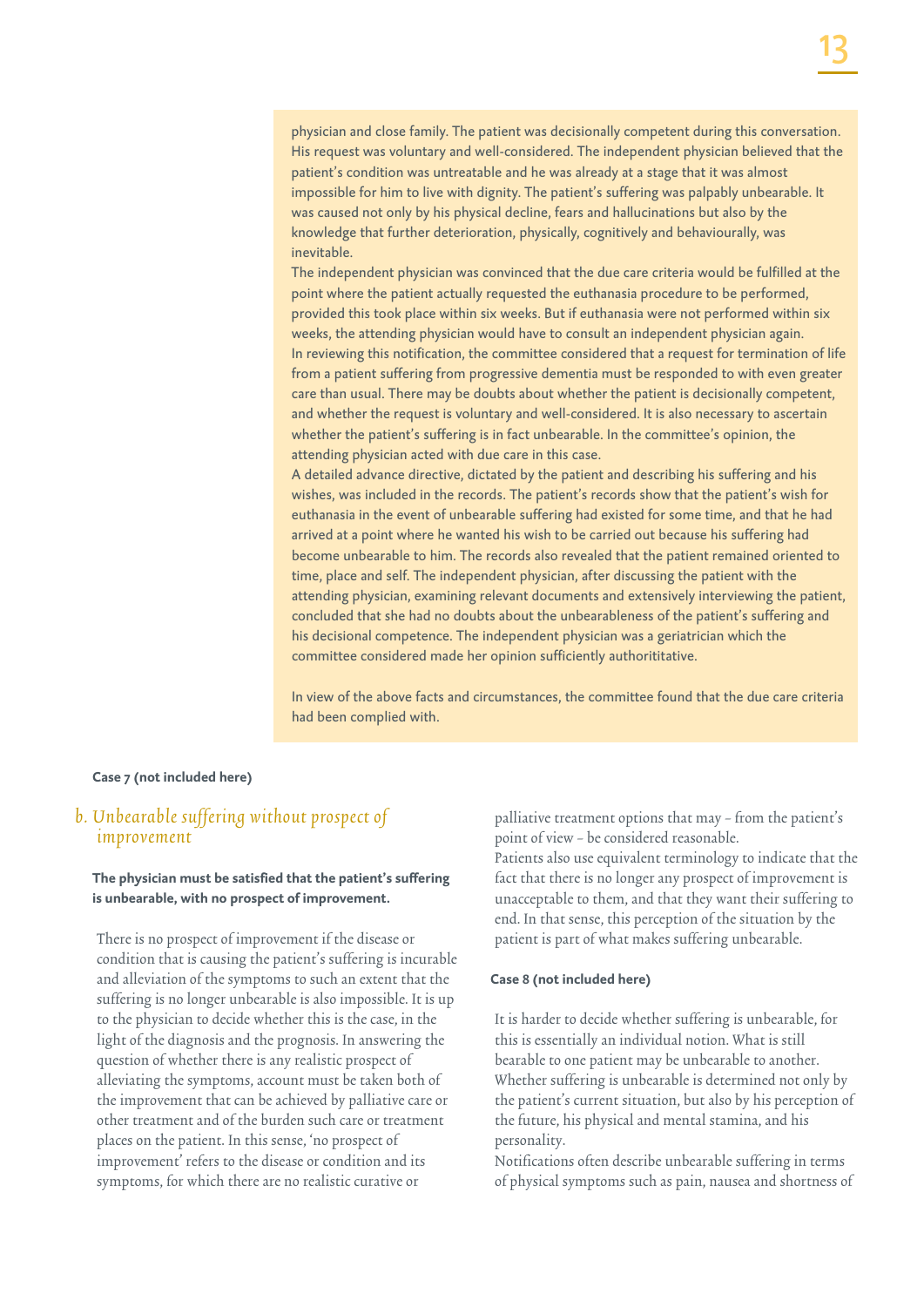breath and feelings of exhaustion, increasing humiliation and dependence, and loss of dignity. In practice, a combination of aspects of suffering almost always determines whether it is unbearable. The degree of suffering cannot be determined merely by looking at the symptoms themselves; it is ultimately a matter of what they mean to the patient, in the context of his life history and values.

The physician must find the patient's suffering to be palpably unbearable. The question here is not whether people in general or the physician himself would find

suffering such as the patient's unbearable, but whether it is unbearable to this specific patient. The physician must therefore be able to empathise not only with the patient's situation, but also with the patient's point of view. A crucial factor when the committees make their assessments is whether the physician is able to make it clear that he found the patient's suffering to be palpably unbearable.

**Case 9 (not included here)**

#### *Case 10*

**Unbearable suffering with no prospect of improvement in a patient suffering from multiple geriatric syndromes and loss of dignity Finding: criteria complied with**

The patient, a man in his eighties, had increasing physical disabilities due to deteriorating visual, auditive and motor functioning. Shortly before his death he contracted a urinary tract infection and pneumonia, for which he did not want to be treated. He was in pain. Due to his physical debilitation he was increasingly dependent on others, needing assistance to get out of bed, wash and dress, and go to the toilet. He had been fitted with a urinary catheter. He needed a stairlift to get to the living room. He could walk a few steps with a rollator. It was becoming increasingly difficult for him to read large-print books and his ability to concentrate was declining. He slept badly because he could not find a position in which he was free of pain. In recent months he had had more falls because of balance disorders. The patient's suffering was caused by his deteriorating condition, as a result of which he could no longer walk, read or listen to music, and by the knowledge that his condition would only decline further and he would lose his dignity. For a man who had always been very independent and who loved reading and listening to music, this suffering was unbearable, which the attending physician found palpable. His suffering was clearly without prospect of improvement.

The independent physician consulted reported that she met with a cachectic man, seated on a sofa. He stood up with difficulty, using a rollator, in order to greet her. During their conversation he told her about his life. He considered himself an artist, but in recent years he had been increasingly unsuccessful in executing the ideas he had in his mind. Recently, he had become completely unable to do so. He felt his situation could get no worse. In addition, he needed help with everything and had become completely dependent on others, a situation he could not tolerate. He wanted to die with dignity. According to the independent physician, the patient's suffering was unbearable and without prospect of improvement due to a progressive motor and sensory decline.

In reviewing this notification, the committee felt that the attending physician had not given sufficient information about the patient's personality and the interaction between patient and doctor that led the physician to conclude that the patient's suffering was unbearable. It therefore invited him for a personal interview to provide more information. In the interview, the physician explained that the patient had been registered with his practice for over 35 years. During most of that time, he saw the patient infrequently. The patient was very self-aware. He had always made clear choices in life. He had discussed euthanasia with his attending physician at an early stage. Quality of life was very important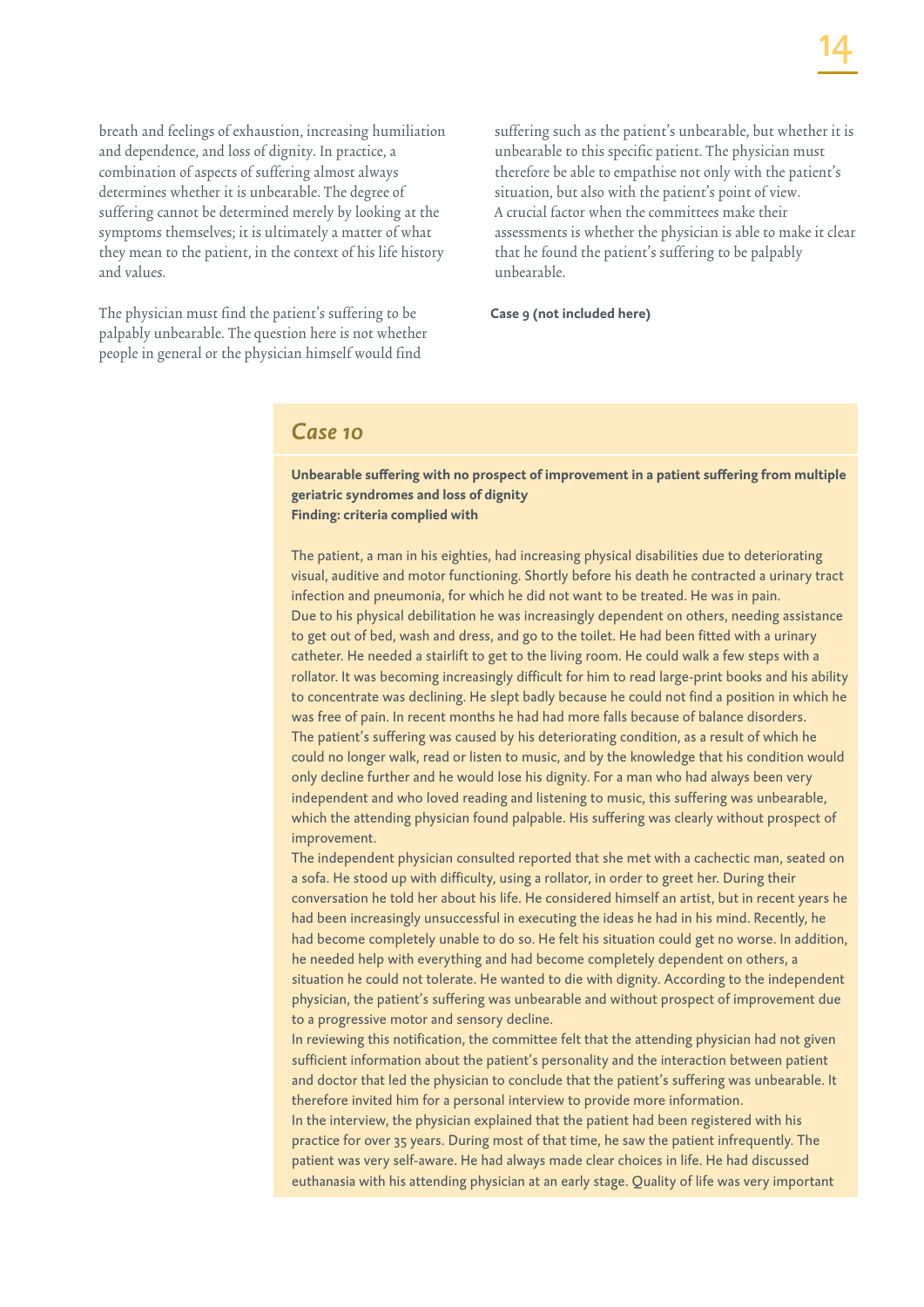to him, but in more recent years it had been deteriorating increasingly. The patient slept badly, became short of breath just moving about the house, and could hardly enjoy listening to audio books anymore due to increasing deafness. He had already had to give up reading due to loss of visual acuity.

The patient wanted to die with dignity. On being invited to give further details, the physician said the patient had told him that he no longer had any quality of life and wanted the doctor to help him. The physician had informed him about various aids such as a mobility scooter and low vision aids, but the patient had rejected these as they would not solve the main problem: the fact that he was suffering from a declining quality of life. He was deteriorating physically, becoming increasingly dependent, he could no longer read and had trouble concentrating when he had visitors. He perceived this situation as humiliating. The physician explained that when patients ask him about his position on euthanasia, he always tells them it is not something they are entitled to have, but he is willing to discuss such a request. He said that he could only agree to the patient's request once the unbearableness of the patient's suffering had become palpable to him. If he had had any doubts about whether the patient's suffering was palpable, he would have asked the SCEN physician to pay close attention to this point.

In view of the above facts and circumstances, the committee found that the patient's suffering was unbearable and without prospect of improvement and that the remaining due care criteria had also been complied with.

#### **Case 11 (not included here)**

#### Dementia

As indicated in the section on voluntary and wellconsidered requests, requests for euthanasia made by patients suffering from dementia should normally be treated with great caution. The question of decisional competence has already been discussed. Another key issue is whether dementia patients can be said to be suffering unbearably. What makes their suffering unbearable is often their perception of the deterioration that is already taking place in their personality, functions and skills, coupled with the realisation that this will only worsen and eventually lead to utter dependence and total loss of self. Being aware of their disease and its consequences may cause patients great and immediate suffering. In that sense, 'fear of future suffering' is a realistic assessment of the prospect of further deterioration. Here, too, the specific circumstances of the case will determine whether the doctor is satisfied that the patient's suffering is unbearable. Cases 5 and 7 (not discussed here) illustrate this point.

#### Mental illness or disorder

It has already been emphasised elsewhere in this report that a wish for euthanasia or assisted suicide expressed by a patient suffering from a mental illness or disorder requires the attending physician to exercise particular caution. Apart from the question of decisional competence and whether the patient can be deemed capable of making a voluntary,

well-considered request, a key question is whether his suffering is unbearable, and if so, whether this unbearable suffering is without prospect of improvement.

#### **Case 12 (not included here)**

#### **Case 13 (not included here)**

#### Coma and reduced consciousness (non-comatose)

Suffering assumes a conscious state. Since a patient in a coma is in a state of complete unconsciousness, he cannot be said to be suffering. In this situation, there can be no euthanasia.

One exception can be made to this principle: unlike in cases where coma has occurred spontaneously as the result of illness or complications associated with illness, euthanasia may be justified in the case of medically induced coma, resulting from the administration of medication to alleviate pain and symptoms and therefore in principle reversible. In this case, it is considered inhuman to wake the patient simply so that he can confirm that he is again, or still, suffering unbearably.

If a patient is in a state of reduced consciousness (but not in a coma) – either spontaneously or as a result of medication to reduce pain or symptoms – the physician may, in the light of the patient's responses, reach the conclusion that the patient is indeed suffering unbearably. To assist physicians in assessing level of consciousness, the Glasgow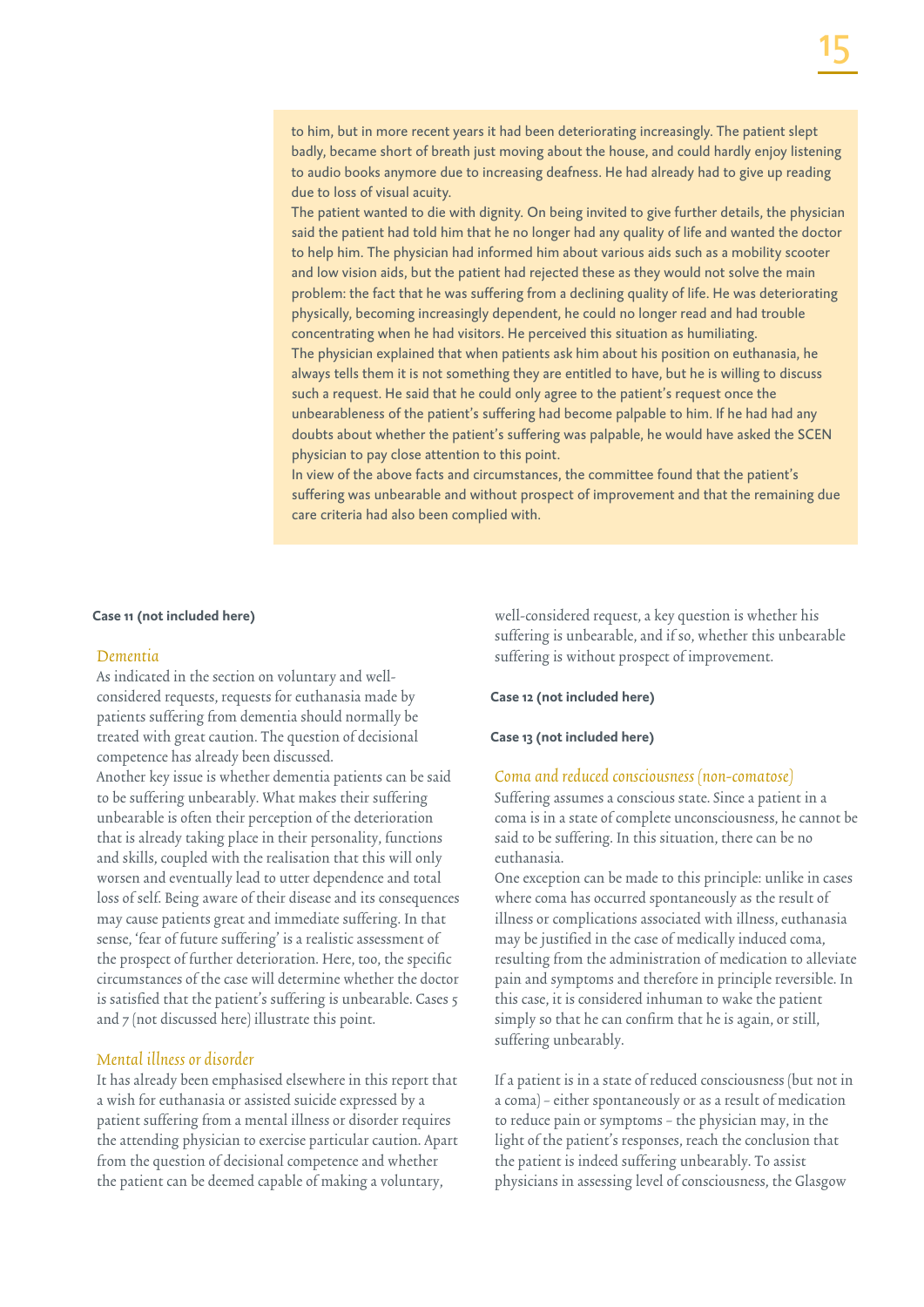Coma Scale is included in the KNMG Guidelines entitled 'Euthanasia for patients in a state of reduced consciousness', published in mid-June 2010. These guidelines deal specifically with the situation where, after the attending physician has consulted an independent physician and is ready to carry out euthanasia, the patient – spontaneously or otherwise – falls into a state of reduced consciousness (in which suffering cannot be ruled out) or is put into reversible coma. In these circumstances the physician may proceed with the euthanasia without again consulting an independent physician. Although the patient is no longer able to express his wishes immediately prior to euthanasia, an advance directive is not required. Case 14 (not discussed here) concerns such a situation.

In exceptional cases, a physician may – on the basis of section 2, subsection 2 of the Act – want to carry out a patient's request for euthanasia, which the patient can no longer express because he is in a state of reduced consciousness or reversible coma, but which is stated in an advance directive, without first having consulted an independent physician. The guidelines do not apply to this type of situation, although the Glasgow Coma Scale remains a valuable tool to assess the level of consciousness or depth of coma (and therefore the possibility of suffering). In this situation, too, it is considered inhuman to wake the patient so that he can confirm that his suffering is unbearable. Case 4 (not discussed here) serves as an example.

Cases involving semi-conscious patients usually lead the committees to ask further questions. The committees then examine the specific facts and circumstances. In the light of these, a committee may find in such cases that the physician has acted in accordance with the due care criteria.

#### **Case 14 (not included here)**

#### Palliative sedation

Palliative sedation means deliberate reduction of the patient's consciousness in order to eliminate untreatable suffering in the final stage of his life. Palliative sedation can only be considered if the patient is expected to die within two weeks.4 The possibility of palliative sedation does not always rule out euthanasia.

There are patients who expressly refuse palliative sedation and indicate that they wish to remain conscious to the very end. In such situations, the physician and patient may conclude that palliative sedation is not a reasonable alternative.

#### c. Informing the patient

#### **Physicians must inform the patient about his situation and prognosis.**

In assessing compliance with this criterion, the committees determine whether, and how, the physician, or other attending physicians, have informed the patient about his disease and prognosis. In order to make a well-considered request, the patient must have a full understanding of his disease, the diagnosis, the prognosis and the possible forms of treatment.

It is the physician's responsibility to ensure that the patient is fully informed and to verify that this is the case. This criterion did not lead the committees to comment on any of the reported cases.

#### d. No reasonable alternative

**The physician and the patient have together come to the conclusion that there is no reasonable alternative in the patient's situation.**

It must be clear that there is no realistic alternative way of alleviating the patient's suffering, and that termination of life on request or assisted suicide is the only way left to end that suffering. The focus is on treating and caring for the patient and on limiting and where possible eliminating the suffering, even if curative therapy is no longer possible or the patient no longer wants it.

The emphasis in medical decisions at the end of life must be on providing satisfactory palliative care. However, this does not mean that the patient has to undergo every possible form of palliative care or other treatment. Even a patient who is suffering unbearably with no prospect of improvement can refuse palliative care or other treatment. One factor that can lead a patient to refuse palliative or other treatment is, for example, that it may have side effects which he finds hard to tolerate and/or unacceptable. In that case, he does not consider that the effect of the treatment outweighs its disadvantages. There are also patients who refuse an increased dose of morphine because of a fear of becoming drowsy or losing consciousness. The physician must then ensure that the patient is properly informed and discuss with him whether this fear is justified.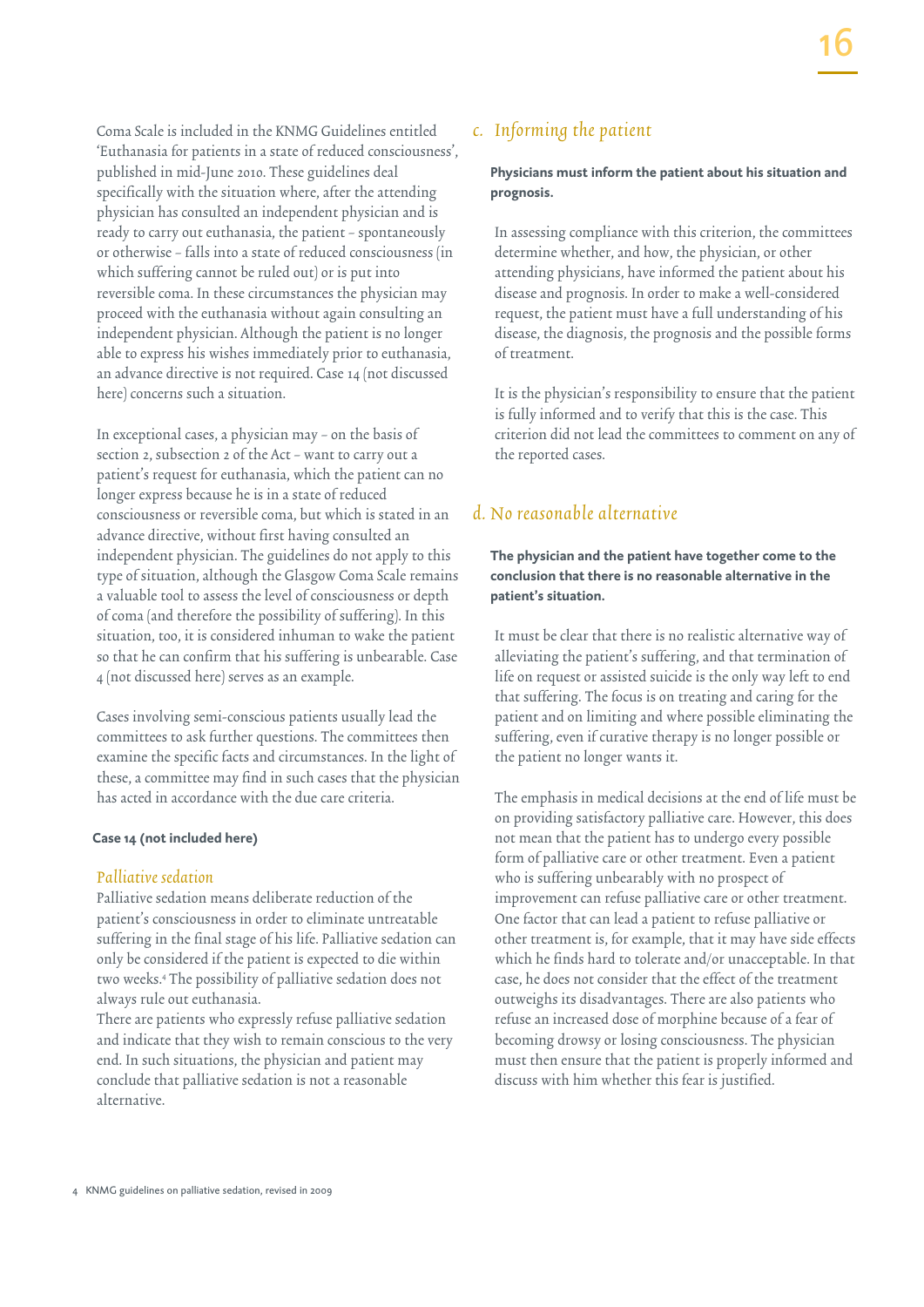Refusal of palliative treatment or other care is an important subject for discussion between physicians and patients. If the physician and the patient then reach a joint decision,

the physician will be expected to indicate in his report to the committee why the patient did not consider other alternatives reasonable or acceptable.

#### *Case 15*

**Possibility of reasonable alternatives; the importance of the independent physician's opinion**

**Finding: failure to comply with the criteria**

The patient, a woman in her seventies, had suffered severe back pain for many years. She could not remember a time when she had not had back pain. Four years before her death, her general practitioner had concluded on the basis of x-rays that she had lumbar compression fractures at several levels due to osteoporosis. The only available treatment was to attempt to reduce her pain to a bearable level through medication. Her condition was expected to worsen in the future. Three years after the x-rays were taken, the patient started using fentanyl patches in increasing dosages. Even the maximum dosage had no effect on the pain.

The patient also started taking the antidepressant amitriptyline, but it had no effect except that she became increasingly drowsy and more likely to fall. On her doctor's advice, she was temporarily admitted to a nursing home, so someone could keep an eye on her and her medication could be finetuned. This created a more restful situation, but her pain did not diminish. The pain caused her unbearable suffering. After her temporary stay, the patient returned home. She consulted a manual therapist independently of her GP, but he was unable to treat her.

The patient longed to leave this life behind her and enter a new life. Every activity of daily living caused her pain. The unbearable nature of her suffering was also due to the absence of any prospect for improvement in her situation. Based on consultations with pain specialists about similar cases, the attending physician was convinced that a nerve block, even with an epidural catheter, would have no effect on referred pain. The physician was satisfied that this suffering was unbearable for the patient. According to the physician, there was no other way to relieve the suffering apart from the palliative measures already taken.

According to the independent physician's report, the patient was bedridden most of the time. She only got out of bed to go to the toilet. She could give a clear account of her medical history. She told the independent physician that she had suffered back pain ever since she was thirteen years old. Until five years ago, the cause of this pain had never been investigated. An x-ray taken four years ago showed that she had scoliosis with osteoporotic and collapsed vertebrae. Her doctor had concluded that this had to be the cause of her severe back pain. Based on this diagnosis, the physician was of the opinion that there was no curative or palliative treatment for her condition and that her complaints would only worsen. The patient's life was dominated by pain and she was becoming increasingly immobile. As a result of the overwhelming pain, her life had no meaning for her anymore.

According to the independent physician, the request for euthanasia was voluntary and wellconsidered. Her suffering was both mentally and physically unbearable. The patient's suffering was palpable to the independent physician in part due to her dependence on others. However, the independent physician also believed the attending physician had not done enough to alleviate her pain. She had only been given fentanyl patches with a maximum dosage of 50 micrograms, supplemented with oxycodone and, for a limited time, amitriptyline.

When the notification was first reviewed in the regional committee meeting, it became apparent that the notifying physician and the independent physician held fundamentally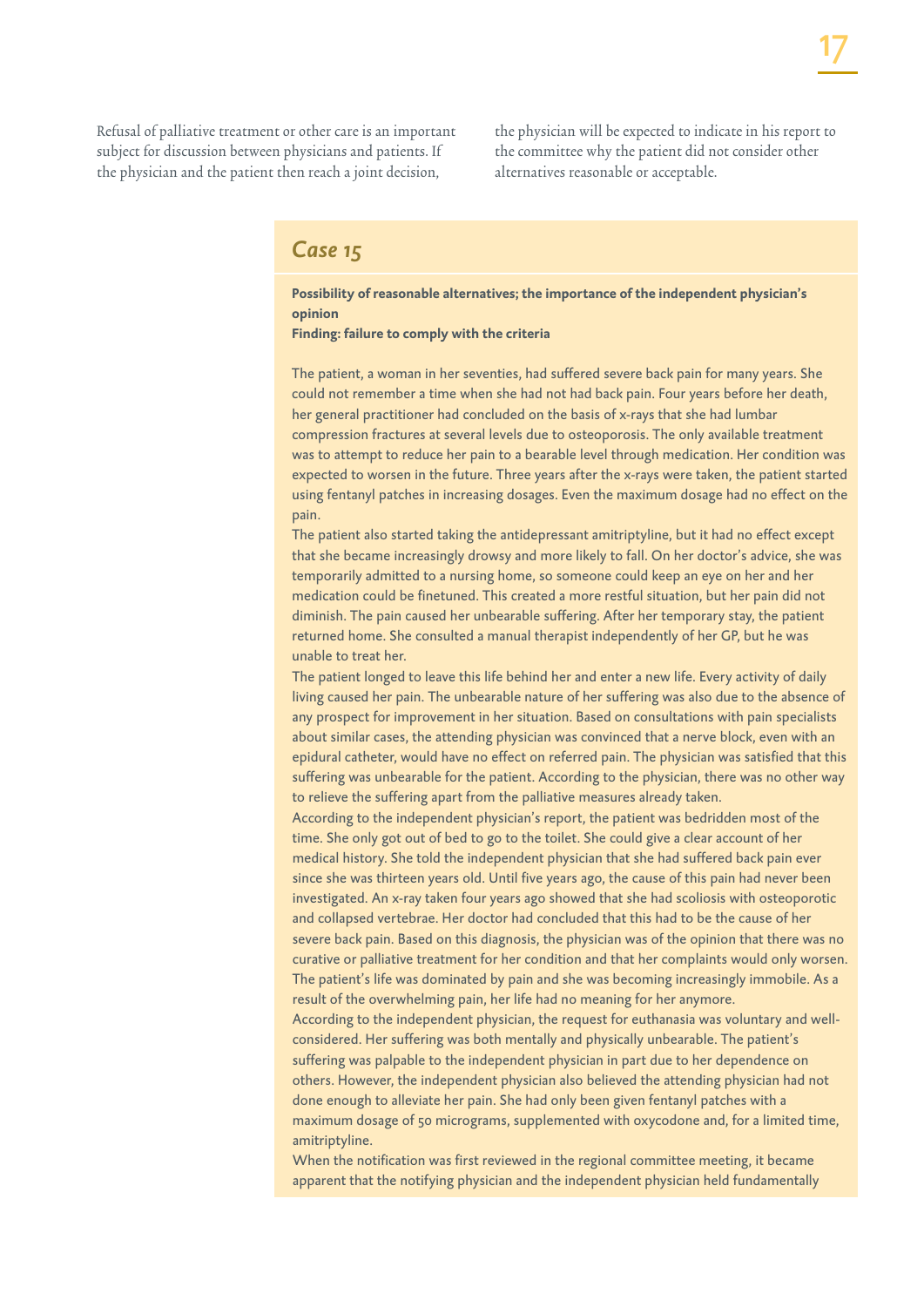different opinions on whether there was scope for palliative treatment to reduce the patient's unbearable back pain. The committee wondered if the attending physician had consulted a back specialist, a palliative care team or a pain management team. The committee also wanted to examine the written conclusions of the back clinic in The Hague that the patient had visited with her son a year before her death, apparently at her own initiative. Finally, the committee wanted to interview both the attending physician and the independent physician regarding their respective roles in the euthanasia procedure. During the interview, the independent physician told the committee that he could not understand how a patient who had suffered back pain since she was 13 years old could now, after sixty years, suddenly experience this pain as unbearable. This was one of the reasons why he had phoned the attending physician after seeing the patient. He believed he did not have enough information about the patient's medical condition to give his opinion. The patient had had back pain since she was thirteen, but her complaints increased after childbirth. The independent physician had been unable to ascertain precisely when her complaints had worsened. The patient clearly explained that her back pain dominated in her life. Whenever she got up out of bed and went downstairs, she would soon want to lie down again. The patient showed the independent physician the medication that she had been prescribed. He believed she was not being given enough. As a general practitioner, he had several female patients with similar back conditions who responded well to pain medication. In his opinion, the attending physician had done little in terms of pain management in this case.

The patient also told him that she had seen a doctor at a back clinic, but she could not remember the name of the doctor or the clinic. The independent physician believed the doctor was an orthopaedic surgeon, but was not certain of this. In his conversation with the patient, it became clear to the independent physician that euthanasia would not be necessary if her pain were treated effectively, as her suffering would no longer be unbearable. The patient had explicitly said that if she was no longer in pain, she would not want euthanasia. During his interview with the committee, the attending physician stated that he had extensive experience with pain management teams and in his opinion, referring a patient to a pain management team was only effective in the case of radiculitis. Pain in bones, tendons and ligaments could be treated by a general practitioner as they regularly deal with these complaints; referral to a pain management team would offer no benefits.

The attending physician also told the committee that he saw no indications of other pathology, e.g. ovary-related disorders or bone metastases. The patient's pain was aggravated by movement and in his opinion there could be no other cause than vertebral collapse. The pain she suffered in the last year of her life was the same pain she had had four years earlier (when the x-rays were taken), but she had struggled on because she thought the doctor would not want to carry out euthanasia.

The attending physician made it clear that he did not take seriously the patient's visit to the manual therapist, which she had done on her initiative. The manual therapist had telephoned him to say that he could not help the patient because of spinal malformations at several levels. He, too, had said there would be no point in referring her to an orthopaedic surgeon or a pain management consultant, an opinion that the physician shared.

The attending physician considered giving the patient morphine but this was a risk as she lived alone. He also explained that he considered the possibility the patient might have psychological symptoms, but he did not believe any significant psychological problems were present.

He told the committee he had the patient admitted to a nursing home to create a restful situation. At home, the patient had fallen as a result of taking morphine. However, she did not retract her wish for euthanasia. The physician indicated that he did not feel obliged to automatically comply with a request for euthanasia. He would only respond to such a request if it was both palpable to him and genuine. He said that his experience of the past twenty years had taught him that patients whose wish for euthanasia was not genuine would change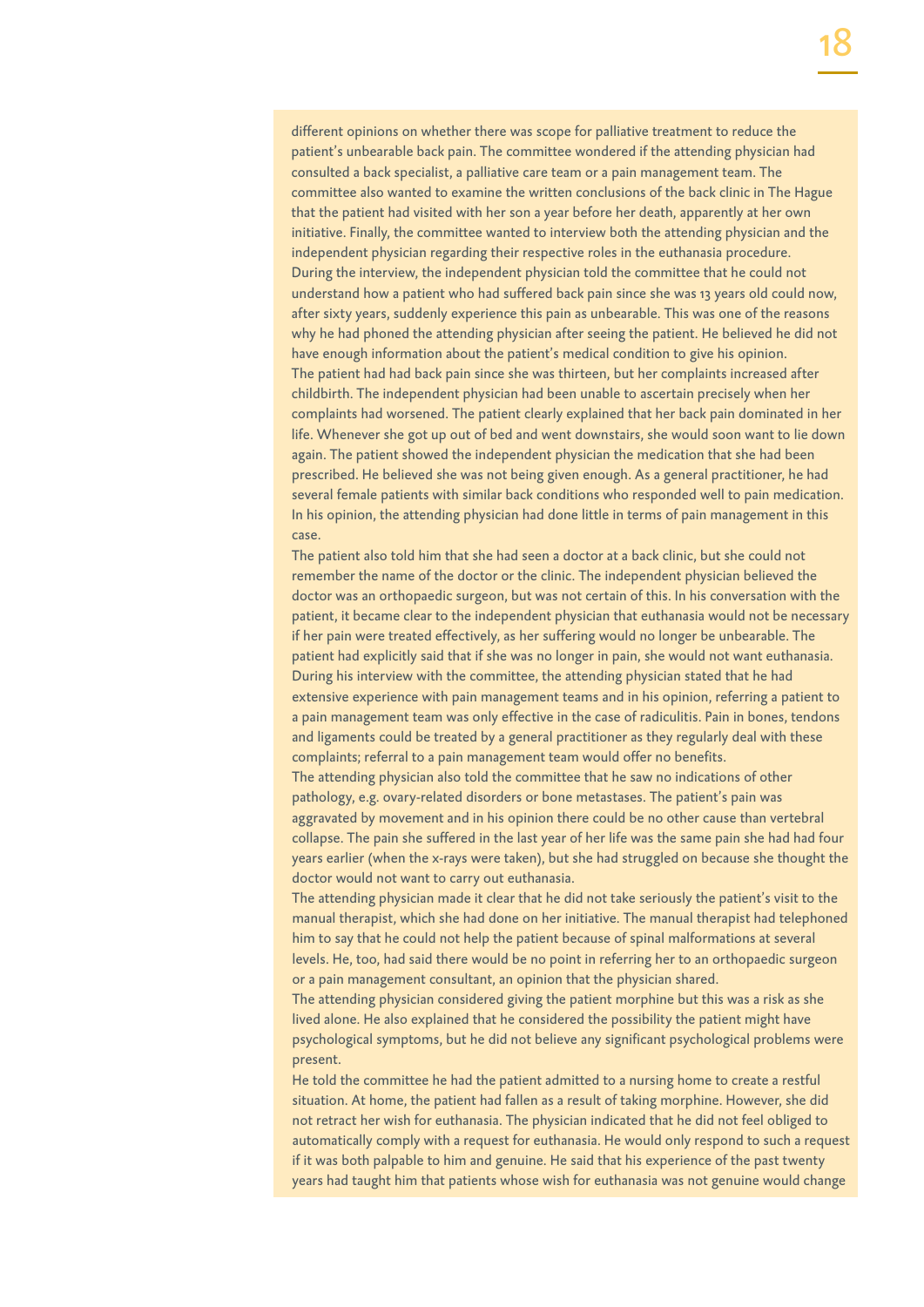their minds and not go through with it in the end. He explained that when, as a doctor, you respond to a request for euthanasia, it soon becomes clear whether or not the patient's wish is genuine. Considering the pain this patient suffered, her wish was palpable to the doctor. Physicians at a pain management clinic could do nothing to ease her unbearable suffering. The committee noted that suffering is without prospect of improvement if there is no realistic possibility of treatment. The disease or condition that is causing the suffering is incurable and there is no realistic prospect of alleviating the symptoms. 'Realistic prospect' means that the improvement that can be achieved by palliative care or other treatment must be in reasonable proportion to the burden such treatment places on the patient. In this case, the committee was not convinced that the patient's suffering was without prospect of improvement. The reasons for its findings are as follows. When the patient first registered with the practice more than 12 years ago, she was already suffering back pain, but no diagnosis was made. She had had back pain since she was 13 years old, but the cause of this pain was not known to the physician. The physician acknowledged that he did not have a diagnosis made previously to the patient registering with his practice nor any other medical information on her chronic back pain. The patient did not visit the surgery often. The physician ordered x-rays of her lumbar vertebrae twice – six and four years ago. The most recent x-rays revealed progressive compression of the third and fourth lumbar vertebrae as well as discopathy and spondylosis at all levels, but the doctor could not confirm that the pain the patient suffered in recent years was the same pain that she had always had. In view of these findings, the physician believed there was no point in referring the patient to a pain management clinic as that would only help in the case of radiculitis, which she did not have. Nor did the physician refer her to an orthopaedic surgeon.

It was not clear to the committee (and could not have been clear to the attending physician) whether the patient's back pain was explained sufficiently by the diagnosis made four years ago based on x-rays, particularly as she had had this pain since her youth. Without further diagnosis, it was impossible to establish whether or not treatment options existed. The committee was therefore unable to conclude that the patient's unbearable situation was untreatable. To reduce the pain, the patient had only been given fentanyl patches with a maximum dosage of 50 micrograms, supplemented with oxycodone and Lyrica. She had also taken amitriptyline for a period.

Furthermore, the independent physician too did not believe that all possible pain management options had been exhausted. He considered, based in part on his own experience with this type of patient, that the attending physician had not prescribed enough analgesics. He also considered it important that the patient had told him that she would not want euthanasia if her pain could be treated.

This leads to the conclusion that the physician could not have been satisfied that no other realistic option was available in this patient's situation.

As it was impossible to establish incontrovertibly that the patient's back pain was due to osteoporotic deterioration, especially as the complaints had existed for more than 60 years, the committee found that the attending physician should at least have referred the patient to a specialist or a multidisciplinary team for further diagnostics and/or treatment. Even if osteoporosis had been the only cause of the pain, the attending physician had not exhausted all palliative treatment options. On consulting a pain management team at a university hospital, the committee learned that the type of pain suffered by this patient often responds well to treatment, even when it is not radiculitis.

Without a clear diagnosis and considering that palliative treatment might yet have been possible, the committee concluded that the patient's suffering at the time of euthanasia was unbearable to her, but not (yet) without prospect of improvement.

In summary, the committee finds that the physician did not act in accordance with the statutory due care criteria described above.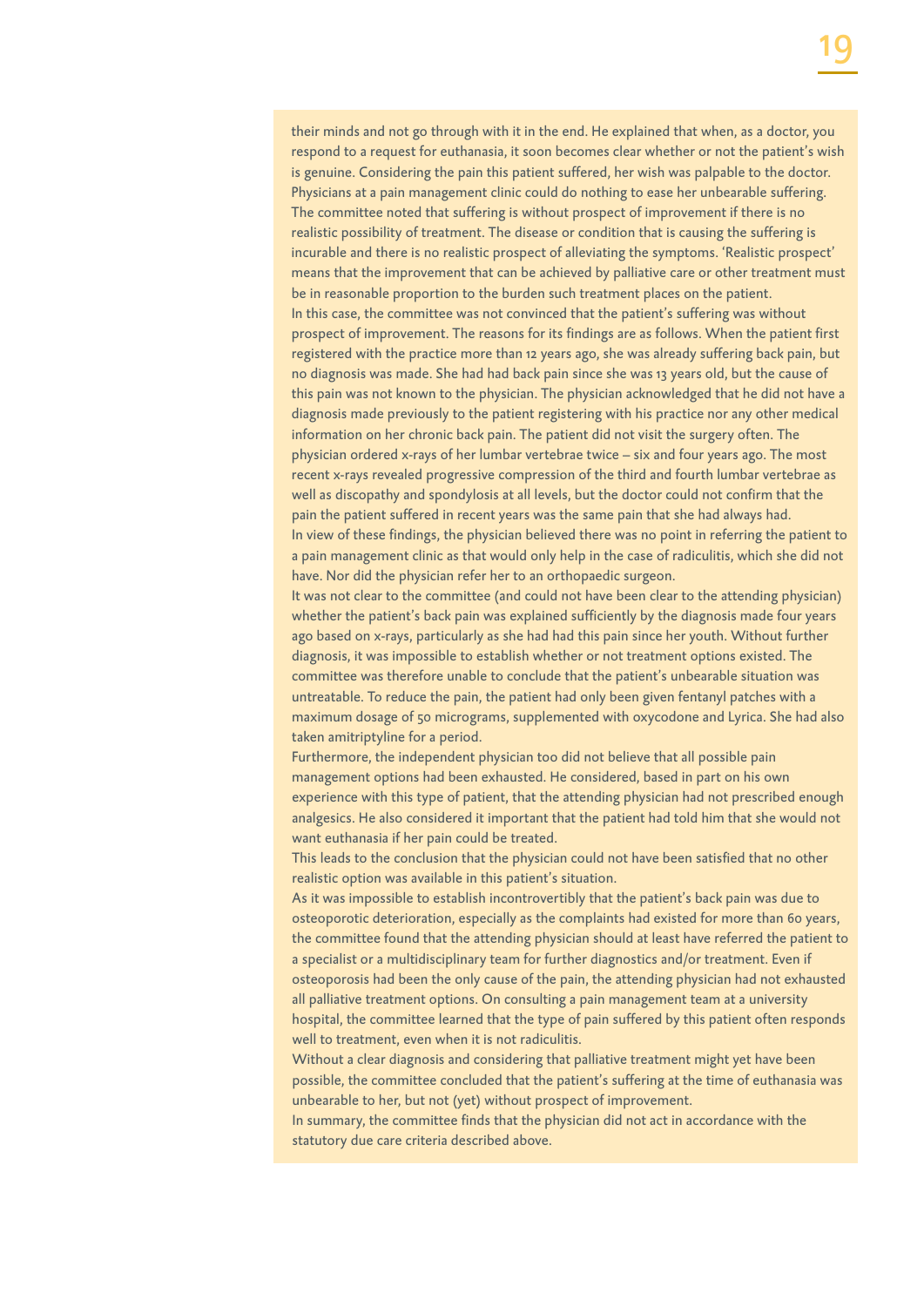#### e. Independent assessment

**Physicians must consult at least one other independent physician, who must see the patient and give a written opinion on whether the due care criteria set out in (a) to (d) have been fulfilled.**

The physician is legally required to consult a second, independent physician who will give an independent expert opinion on whether the due care criteria set out under (a) to (d) have been fulfilled before the termination of life on request or the assisted suicide takes place, and draw up a written report. The purpose of this is to ensure that the physician's decision is reached as carefully as possible. The independent assessment helps the physician confirm that he has complied with the due care criteria, and reflect on matters before granting the request.

The independent physician sees the patient to determine whether the physician who intends to perform the procedure has not overlooked anything regarding the due care criteria under (a) to (d); the same applies to any other independent physicians who are consulted. If an independent physician who has been consulted earlier is consulted again, this consultation may, depending on the circumstances described below, take place by telephone. The consultation must be formal, and specific questions must be answered. The committee interprets the term 'consult' to mean considering the independent physician's findings and taking account of them when deciding whether to grant the patient's request for termination of life.

#### Independent physician

The independent physician must be independent of the attending physician and the patient. The KNMG's 2003 Position Paper on Euthanasia also explicitly stated (p. 15) that the physician's independence must be guaranteed. According to the KNMG, this implied that a member of the same group practice, a registrar, a relative or a physician who was otherwise in a position of dependence in relation to the physician who called him in could not normally be deemed independent. The need to avoid anything that might suggest the physician was not independent was once again emphasised. What this means, in sum, is that there must not be any family or working relationship between the two physicians, or in principle any other form of partnership.

The physician's independence may also appear open to question if the same two medical practitioners very often act as independent physicians on each other's behalf, thus effectively acting in tandem. This may create an undesirable situation, for their independence may then – rightly – be called into question. The committees feel that, if a physician always consults the same independent physician, the latter's independence can easily be jeopardised. As stated above, it is vital to avoid anything that may suggest the physician is not independent.

A notifying physician and an independent physician may also know each other privately, or as members of a peer supervision group. The fact that they know each other privately does not automatically rule out an independent assessment, but it may appear that the physician is not independent. Whether the fact that they know each other as members of a peer supervision group – a professional activity – rules out an independent assessment will depend on how the group is organised. What matters is that the attending physician and independent physician should be aware of this and make their opinion on the matter clear to the committee.

In the interests of an independent assessment, attending physicians are advised to – and usually do – consult a SCEN physician as independent physician, via the Euthanasia in the Netherlands Support and Assessment Programme (SCEN) (see below).

In the case of the patient there must, among other things, be no family relationship or friendship between them, the physician must not be helping to treat him (and must not have done so in the past) and he must not have come into contact with him in the capacity of locum.

#### Independent physician's report

The independent physician's written report is of great importance when assessing notifications.<sup>5</sup> A report describing the patient's situation when seen by the physician and the way in which the patient talks about his situation and his wishes will give the committee a clearer picture.

The independent physician must give his opinion on whether the due care criteria set out in (a) to (d) have been fulfilled. He should also specifically mention his relationship to the attending physician and the patient. The independent physician is responsible for his own report. However, the attending physician bears final responsibility for performing the life-terminating procedure and for complying with all the due care criteria. He must therefore determine whether the independent physician's report is of sufficient quality and whether the independent physician has given his opinion as to whether the due care criteria set out in (a) to (d) have been fulfilled. If necessary, he must ask the independent physician further questions.

<sup>5</sup> The checklist for reporting by independent physicians on euthanasia and assisted suicide can be used as a guide (see www.euthanasiecommissie.nl)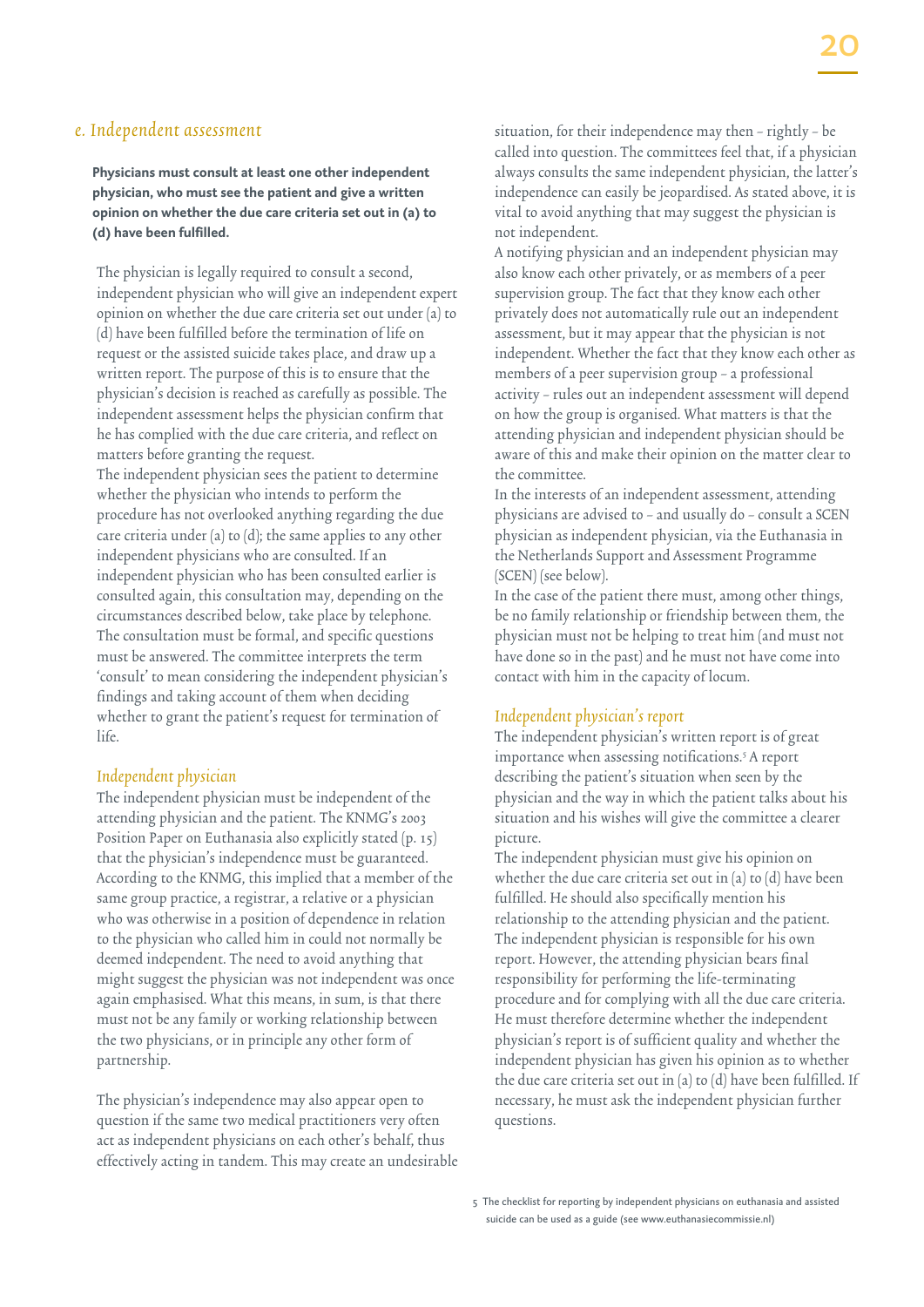#### Situation after consulting independent physician

Sometimes an independent physician concludes on seeing the patient that one or more of the due care criteria have not yet been fulfilled. In such cases, it is not always clear to the committees what exactly happened subsequently, so that further questions have to be put to the notifying physician. This might, for example, occur in the following situations.

- If the independent physician is called in at an early stage and finds that the patient is not yet suffering unbearably or that a specific request for euthanasia has not yet been made, he will usually have to see the patient a second time.
- If he has indicated that the patient's suffering will very soon become unbearable and has specified what he believes that suffering will entail, a second visit or a second consultation by telephone or in any other manner will not normally be necessary if the patient's suffering does indeed become unbearable very soon. However, it may still be advisable for the two physicians to consult by telephone or in some other manner.
- If the unbearable nature of the patient's suffering is already palpable to the independent physician, but the patient has not yet made a specific request for euthanasia to be performed – in order to say goodbye to relatives, for example – a second visit or a second consultation by telephone or in any other manner will not normally be necessary.

If a longer period of time is involved or if the prognosis is less predictable, the independent physician will normally have to see the patient a second time (see case 16).

If there has been further consultation between the attending physician and the independent physician, or if the independent physician has seen the patient a second time, it is important that this be mentioned in the notification.

The committees also receive notifications in which the independent physician was consulted, saw the patient and made his report very shortly before the patient died, or even on the day of death. In such cases it may be advisable for the attending physician to make clear when and how he received the independent physician's report. The physician should take the independent physician's opinion very seriously, but if there is a difference of opinion between the two, the attending physician must ultimately reach his own decision, for it is his own actions that the committees will be assessing.

#### **SCEN**

The Euthanasia in the Netherlands Support and Assessment Programme (SCEN) trains physicians to make independent assessments in such cases. In most cases it is 'SCEN physicians' who are called in as independent physicians. The committees are pleased to note that specialists these days almost always call in a SCEN physician when euthanasia is performed in a hospital. Increasingly, they are themselves trained SCEN physicians. SCEN physicians also have a part to play in providing support, for example by giving advice. The committees note that by no means all physicians consult the SCEN physician about how the euthanasia or assisted suicide procedure is performed. Although section 2, subsection 1 (e) of the Act only requires the independent physician to give an opinion on compliance with criteria (a) to (d), there is no reason why the attending physician should not discuss with the independent physician (who is usually a SCEN physician) how he intends to perform the procedure.

The committees also note that some SCEN physicians offer to advise the attending physician on the performance of the procedure – an excellent example of the support component of the SCEN programme.

#### *Case 16*

#### **Independent assessment four months before death Finding: failure to comply with the criteria**

Five years ago, the patient, a woman in her sixties, was diagnosed with adenocarcinoma in the first half of her colon. After surgery she was given chemotherapy. Three years later she was admitted to hospital with probable ileus, but a coloscopy revealed no abnormalities. After six months, abnormalities were found and the patient underwent a laparotomy, which revealed incurable recurrent and metastasised colon carcinoma. Palliative surgery was performed.

The patient's suffering consisted mainly of vomiting, nausea and abdominal pain. In the period before her death, her bouts of abdominal pain became more frequent and she had increasing difficulty tolerating the food supplied by nasogastric intubation. Her symptoms were also becoming more severe. Her physician found her suffering palpably unbearable. Eight months before her death, the patient had discussed termination of life in a general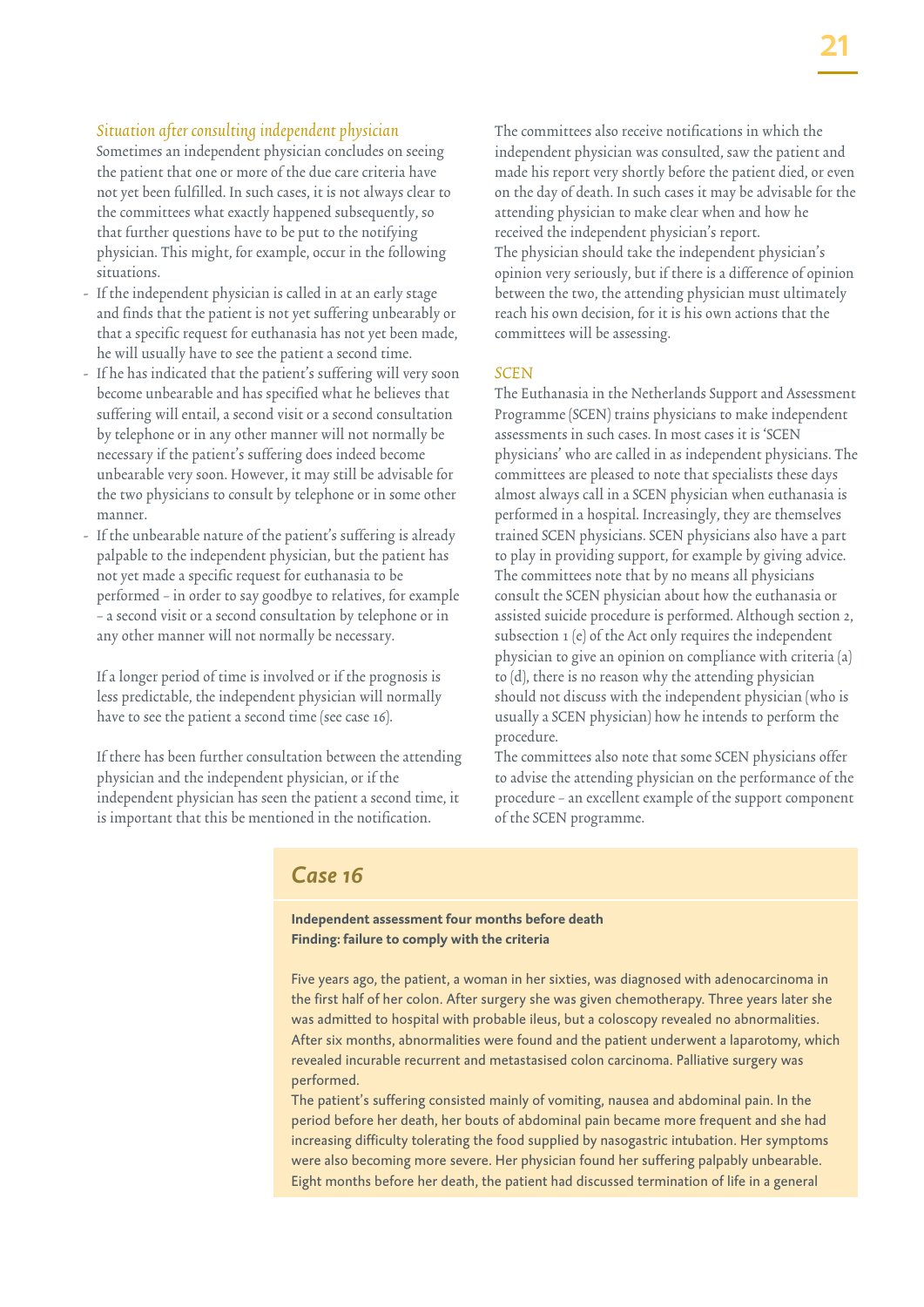sense with the attending physician. She had also discussed the subject before that time with her former general practitioner. Three days before she died, she specifically requested that euthanasia be carried out. She repeated her request several times. There was an advance directive.

According to the physician there was no pressure on the patient from those around her and she was aware of the implications of her request and of her physical situation.

An independent general practitioner, who was also a SCEN physician, was consulted as an independent physician. The independent physician saw the patient four months before her death (after discussing the patient with the attending physician and examining her medical records) and confirmed the patient's case history. He confirmed that the patient was suffering unbearably without prospect of improvement. There were no alternative ways to reduce her suffering. The patient's request was voluntary and well-considered. The independent physician was satisfied that the due care criteria had been complied with. The physician performed euthanasia by administering 2000 mg of thiopental and 20 mg of pancuronium.

In its acknowledgement of receipt of the notification, the committee asked the notifying physician for further details about the method of administration of the euthanatics. By letter, the physician explained that, contrary to what he had indicated in his report, ninety minutes after intravenously administering 2000 mg thiopental and 20 mg pancuronium, he had administered an additional 20 mg of pancuronium (five ampoules). The patient died 20 minutes later.

The physician's letter did not give the committee a clear picture of what had happened when the procedure was performed. The committee also noted that it was not clear how the patient's situation had developed since the independent physician's visit four months before the termination of life was performed.

The committee therefore invited the physician for an interview to provide further information on the procedure leading up to the patient's death. The physician explained to the committee that, before the independent physician saw her, the patient was in pain due to ileus. From experience he knew that it is impossible to predict how such situations will develop, so he decided to ask for an independent assessment without delay. After the independent physician saw the patient, her condition improved and she retracted her request for termination of life.

After this episode, she initially showed great perseverance, in part due to her children's difficulty accepting the notion of termination of life, but as time went on it became harder and harder for her to deal with the symptoms she was experiencing. Shortly before her death, the patient's pain had steadily worsened and she became unable to keep down any food. The patient said that her suffering was unbearable to her and wanted euthanasia to be performed.

The physician assessed the patient's condition as fundamentally unchanged since the independent physician's visit and did not think that a second visit was necessary or would provide new insight.

As regards the procedure to terminate life, the physician said he had not expected that the patient would not die after administering the usual course of euthanatics. This led to a stressful situation, while he could not let his anxiety show in any way. He contacted the pharmacist who advised him to administer another 20 mg dose of pancuronium. He trusted the pharmacist's advice as he assumed the latter would know more about drugs than he did. Before he administered the additional dose of pancuronium, he had observed that the patient was in a state of deep unconsciousness. She did not respond to stimuli. He had checked whether she was in a deep coma by looking at the patient, talking to her and touching her arm. Considering that the physician administered the extra dose of pancuronium ninety minutes after injecting thiopental and the first dose of pancuronium, the committee was of the opinion that he should have established the depth of the coma correctly, such as by testing the corneal reflex. The physician explained that he was in such a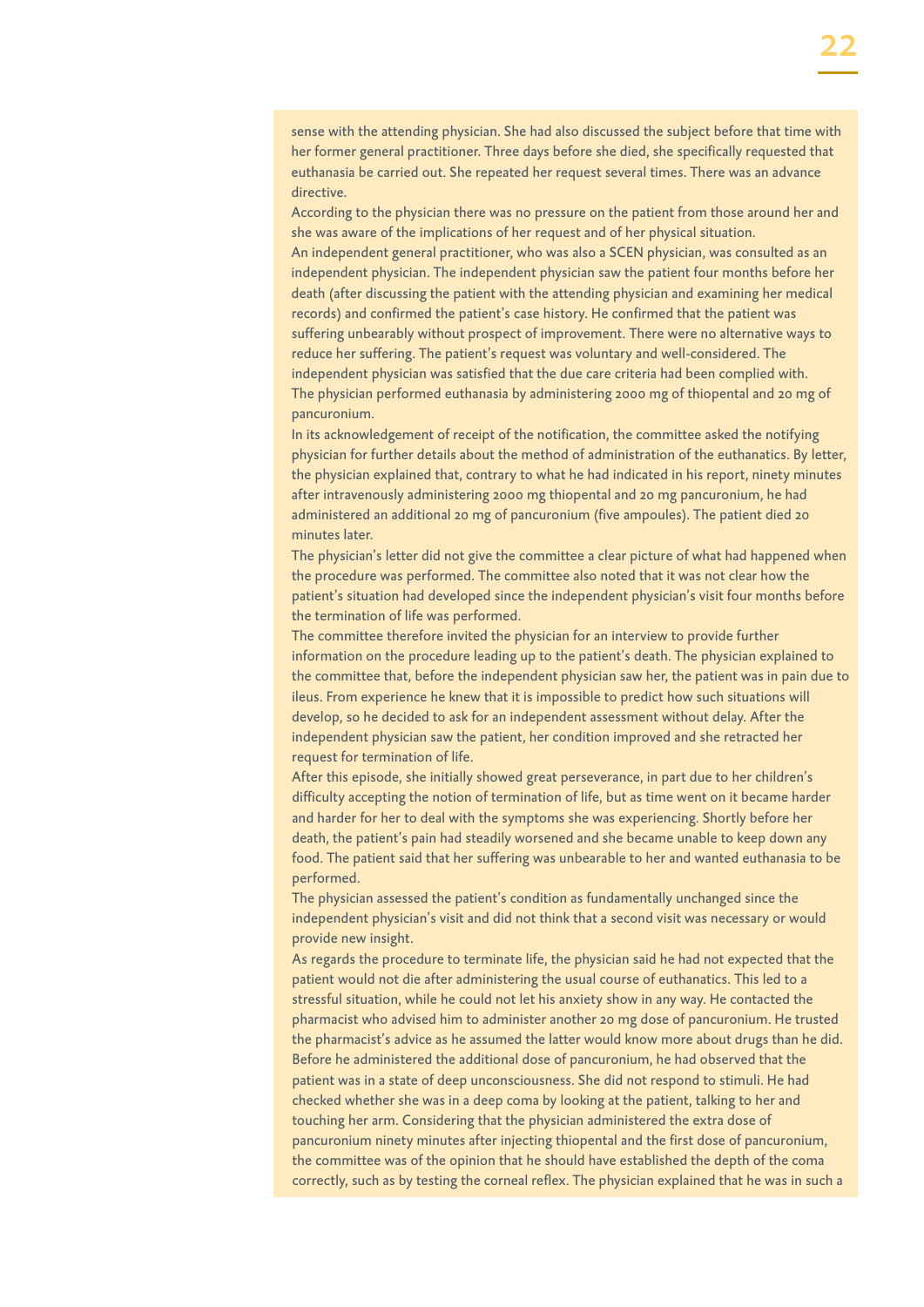stressful situation that he did not question whether the patient was in a sufficiently deep coma.

After his interview with the committee the physician provided further details in writing a number of times, prompted in part by the interview report. However, the new information was inconsistent and contradicted information that he had previously supplied to the committee both orally and in writing. The physician explained that this was due to the stress he experienced during the interview, so that he had been unable to clearly recollect the events.

With regard to the independent assessment, the committee made the following observation. The Act requires physicians to consult at least one other independent physician, who must see the patient and give a written opinion on whether the due care criteria set out in section 2, subsection 1 (a) to (d) have been fulfilled. The independent physician must make an independent expert assessment and put his opinion in writing. The purpose of this is to ensure that the physician's decision is reached as carefully as possible. The independent assessment helps the physician confirm that he has complied with the due care criteria, and reflect on matters before granting the request. In this case, the documentation supplied with the notification did not give the committee a clear picture of how the patient's situation changed after the independent physician had seen her. The physician provided more information about this during his interview with the committee. The physician had assessed the patient's condition as fundamentally unchanged since the independent physician's visit and had therefore not considered a second visit necessary or useful.

In the committee's opinion, however, the improvement in the patient's condition after the independent physician saw her – to the extent that she decided not to go through with the termination of life – constituted a new situation. In that light, the physician should have consulted the independent physician again (if necessary by telephone) when the patient again requested termination of life.

In the committee's opinion, by not seeking a second independent opinion, the physician failed to comply with the due criterion under section 2, subsection 1 (e) of the Act. With regard to the procedure for terminating life, the committee noted that the physician is responsible for performing the euthanasia with due care, even if he has obtained his information from an expert, in this case a pharmacist.

The committee observed that, considering the length of time between administering thiopental and the additional dose of pancuronium, the physician should first have established the depth of coma before administering the latter. Neither the information provided in writing nor the interview with the physician made it clear to the committee whether or not a coma check had taken place and, if so, whether it could be considered adequate in the circumstances. The information supplied by the physician after the interview with the committee contradicted his statements during the interview.

The committee acknowledged that terminating life is not part of normal medical practice and that it can be an extremely stressful experience for physicians. The committee could well imagine that a termination of life that had not proceeded as expected would be a stressful experience that would be burned into the physician's memory.

If, on the other hand, the physician had forgotten the details of what actually happened during the procedure, the committee could also conceive that – on being asked to provide further details or attend an interview with the committee on the termination of life – he would make every effort to refresh his memory.

Considering the above, especially the fact that supplementary written information was not supplied until after the interview, which moreover contradicted earlier statements made orally and in writing, the committee finds that the physician did not perform the euthanasia procedure in accordance with good medical practice and hence did not act in accordance with the statutory due care criterion described under section 2, subsection 1 (f) of the Act.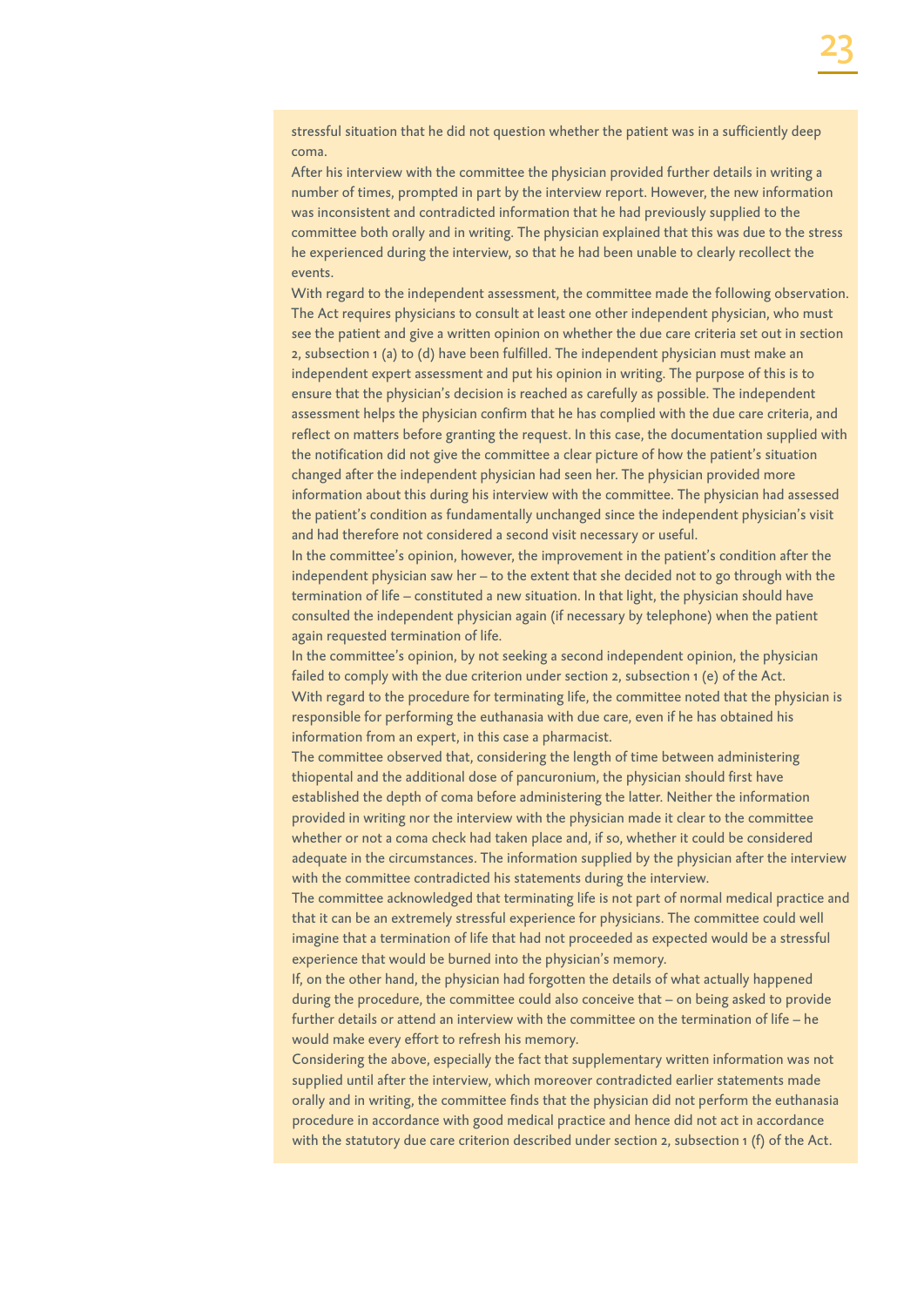#### f. Due medical care

#### **Physicians must exercise due medical care and attention in terminating the patient's life or assisting in his suicide.**

In the case of euthanasia, i.e. termination of life on request, the physician actively terminates the patient's life by administering the euthanatics to the patient intravenously. In the case of assisted suicide, the physician gives the euthanatic to the patient, who ingests it himself. The physician must remain with the patient or in his immediate vicinity until the patient is dead. This is because there may be complications; for example, the patient may vomit the potion back up or death may not ensue as quickly as expected. In that case the physician may perform euthanasia. The physician must discuss these possible events with the patient and his family beforehand. The physician may not leave the patient alone with the euthanatics. This may be hazardous, to other people as well as to the patient.

Termination of life on request or assisted suicide is normally carried out using the method, substances and dosage recommended in Standaard Euthanatica 2007, the guidelines drawn up by the KNMP.<sup>6</sup> In cases of termination of life on request, Standaard Euthanatica 2007 recommends intravenous administration of a coma-inducing substance, followed by intravenous administration of a muscle relaxant. In the guidelines, the KNMP indicates which substances should be used to terminate life on request. It makes a distinction here between 'first-choice' substances<sup>7</sup> and 'second-choice' substances.8 Physicians have less experience with the latter category of substances. Standaard Euthanatica 2007 also lists substances that are not alternatives to first-choice substances, and substances that should not be used at all.

If a physician does not use a first-choice substance and fails to give grounds for having used the other substance, the committees will ask him further questions. When assessing whether the due medical care criterion has been complied with, the committees act on the principle that secondchoice substances are permitted, provided that the physician gives sufficient grounds for having used them. The committees will certainly ask further questions if the physician uses substances that are not listed as alternatives or should not be used at all.

The use of non-recommended substances may have negative consequences for the patient. This can be avoided by using the appropriate substances. There must be a guarantee that a patient is in a deep coma when the muscle relaxant is administered.

The committees have no objection to the use of a substance such as midazolam as pre-medication before a recommended coma-inducing substance is administered. Before performing euthanasia, physicians are advised to discuss with the patient and his relatives what effect the substances will have. Subject to the constraints imposed by the KNMP's recommendations in Standaard Euthanatica 2007, it is important to fulfil patients' personal wishes as far as possible.

Standaard Euthanatica 2007 also states which dosages the KNMP recommends for termination of life on request and assisted suicide. The committees will ask the physician further questions if the dosage is not mentioned or if it differs from the dosage indicated in Standaard Euthanatica 2007. As already indicated, there must be a guarantee that a patient is in a deep coma when the muscle relaxant is administered. The use of a coma-inducing substance recommended in Standaard Euthanatica 2007, as well as the correct dosage, is crucial in order to ensure that the patient cannot perceive the effects of the muscle relaxant. In case 18 and case 19 (not discussed here), the physician used a lower dosage than recommended in Standaard Euthanatica 2007.

In case 16 the physician had taken advice from a pharmacist. The committee notes that it is the physician, not the pharmacist, who bears responsibility for performing the life-terminating procedure with due care, and hence for the choice and dosage of the substances used. In this case, and in cases 18 and 19, the committees found that the physician concerned had not complied with the criterion concerning due medical care as he was unable to guarantee that the patient was in a deep coma when the muscle relaxant was administered.

The physician must check the depth of the coma in an appropriate manner before administering the muscle relaxant. The joint KNMP/WINAP and KNMG working group (referred to in Chapter I) will draw up guidelines on the subject.

7 Listed in the table on page 22 of S*tandaard Euthanatica: toepassing en bereiding, 2007*

<sup>6</sup> S*tandaard Euthanatica 2007: toepassing en bereiding* 

<sup>8</sup> Listed in the table on page 26 of *Standaard Euthanatica: toepassing en bereiding, 2007*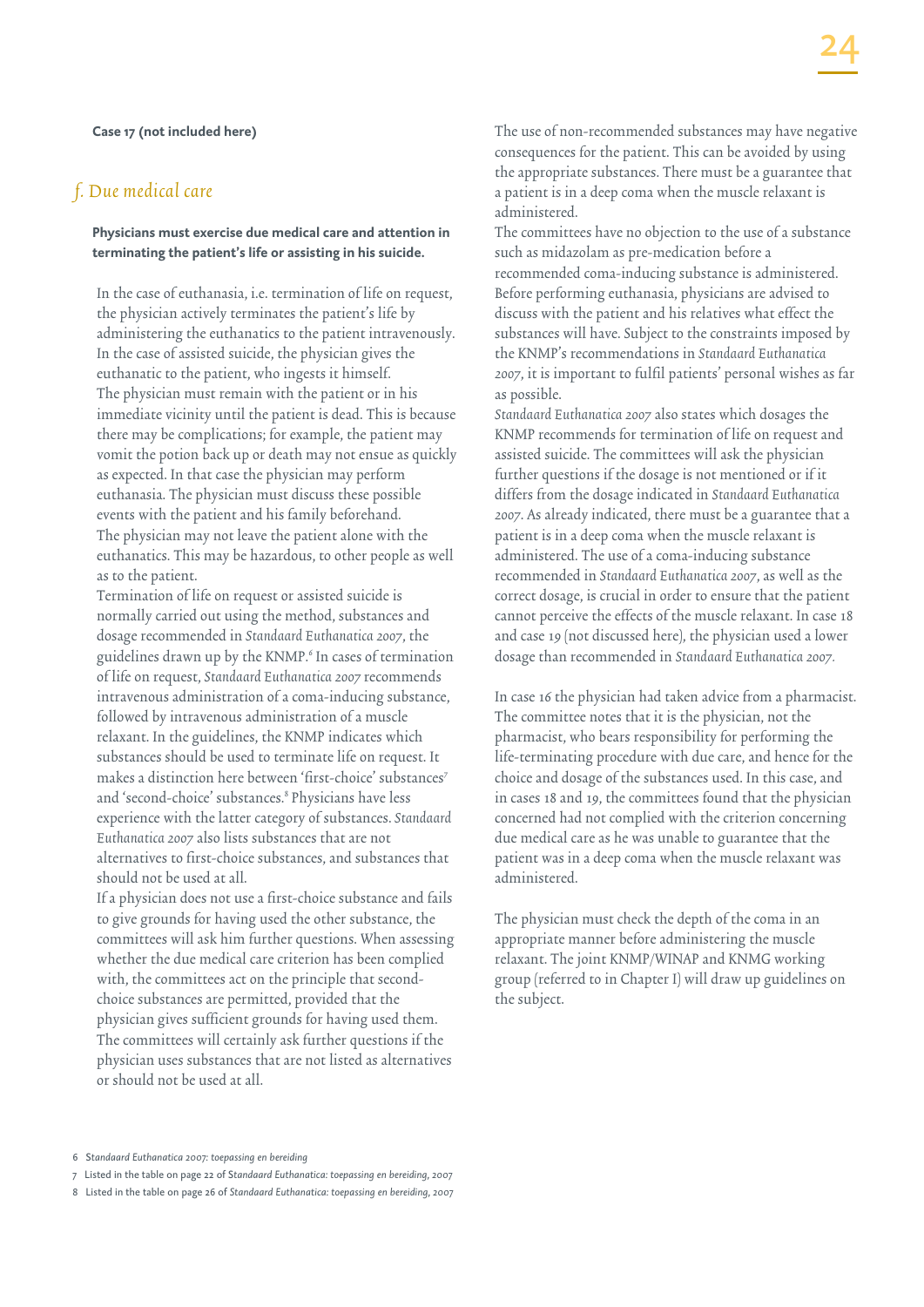#### *Case 18*

#### **Procedure performed using too low a dose of the coma-inducing substance; failure to establish depth of coma**

**Finding: failure to comply with the criteria**

The patient, a man of 80 years, was diagnosed with bronchus carcinoma a month before his death. Metastasised tumours were found throughout the body. The cancer was incurable. The disease progressed rapidly in the weeks before death.

The patient's suffering consisted of nausea with vomiting, which was difficult to treat, and being bedridden and in pain. The patient found this suffering unbearable, which was palpable to the attending physician. The patient had requested the physician to perform termination of life. The independent physician consulted by the attending physician was a geriatrician and SCEN physician. The independent physician was of the opinion that the due care criteria had been complied with and reported his findings to the attending physician the same day. The physician performed euthanasia by administering 1000 mg of thiopental followed by 20 mg of pancuronium. He explained that he had determined the dose of thiopental based on 20 mg thiopental per kg body weight.

In response to the physician's notification, the committee asked him to provide further information regarding the euthanasia procedure.

The day after the SCEN physician saw the patient, the duty physician phoned the attending physician to report that the patient's condition was very poor. The duty physician asked whether he could sedate the patient. The attending physician decided to see the patient himself and he performed euthanasia the same day.

The physician explained that when the patient's condition deteriorated, he had not consulted the most recent guidelines on euthanasia, but he had seen a previous version and looked into it on the internet. The most recent guidelines had to be ordered by post, which he had done. He received this document a few days after performing the termination of life. He performed the euthanasia in the same way as he had done on previous occasions, namely by administering 1000 mg of thiopental and 20 mg of pancuronium. On being invited to give further details, he said that the patient's respiratory rate became severely depressed within one minute. Two or three minutes later he administered pancuronium and the patient died. The physician referred the committee to articles that he had found on the internet which provided established that a thiopental dose of 20 mg/kg can be considered good medical practice.

The physician said he was in no doubt that the patient had felt nothing when the muscle relaxant was administered. The patient was seriously cachectic, weighed some 50 kg, and rapidly went into respiratory depression. The physician also said he did not think it was appropriate to check the depth of coma immediately after administering the thiopental by such means as corneal or eyelash reflex, or pain stimuli. He had relied on clinical observation. The physician stated that he had positive feelings about this case of euthanasia. He did affirm that he would administer 2000 mg of thiopental in similar cases in the future.

The committee noted the following in connection with the performance of the procedure. When determining whether euthanasia was performed in accordance with prevailing medical opinion, the committee normally takes *Standaard Euthanatica 2007* as its guide. This recommends using a 2000 mg dose of thiopental to induce a coma; the reason for this is that the 1500 mg dosage recommended in the previous (1998) version of *Standaard Euthanatica*  had in some cases proved too low.

The committee adhered to the principle that there must be a guarantee that the patient cannot come round from the coma and perceive the effects of the subsequently administered muscle relaxant. This is why it considered the dosage of the coma-inducing substance so important. The committee noted that the physician followed an outdated guideline in which the dose of euthanatics is based on the patient's body weight. In view of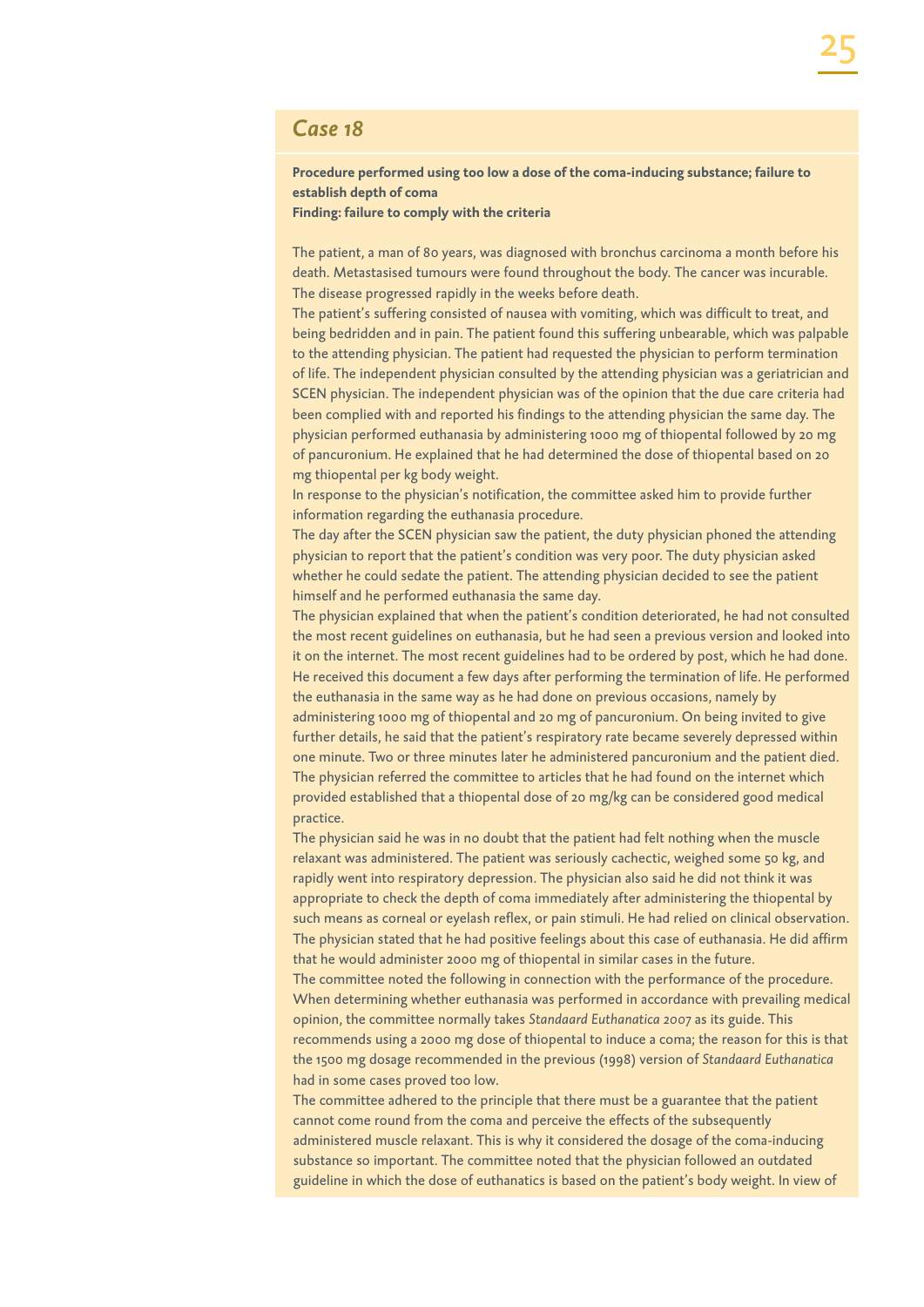the fact that the physician administered 1000 mg of thiopental instead of 2000 mg, the committee considered it imperative to establish whether the patient had been in a sufficiently deep coma before being injected with the muscle relaxant. The patient in this case was a seriously cachectic man who weighed about 50 kg. According to the physician's observation, his respiratory rate became depressed shortly after thiopental had been administered. The physician had established the depth of coma by clinical observation. He had not tested for corneal or eyelash reflex or pain response. Respiratory depression alone is not a sufficient indication of a deep coma. By not testing the depth of coma, the physician took the risk that the patient may have felt the muscle relaxant take effect but have been physically unable to make this clear. The committee could only conclude that the physician had not performed the euthanasia procedure in accordance with due medical care.

**Case 19 (not included here)**

**Case 20 (not included here)**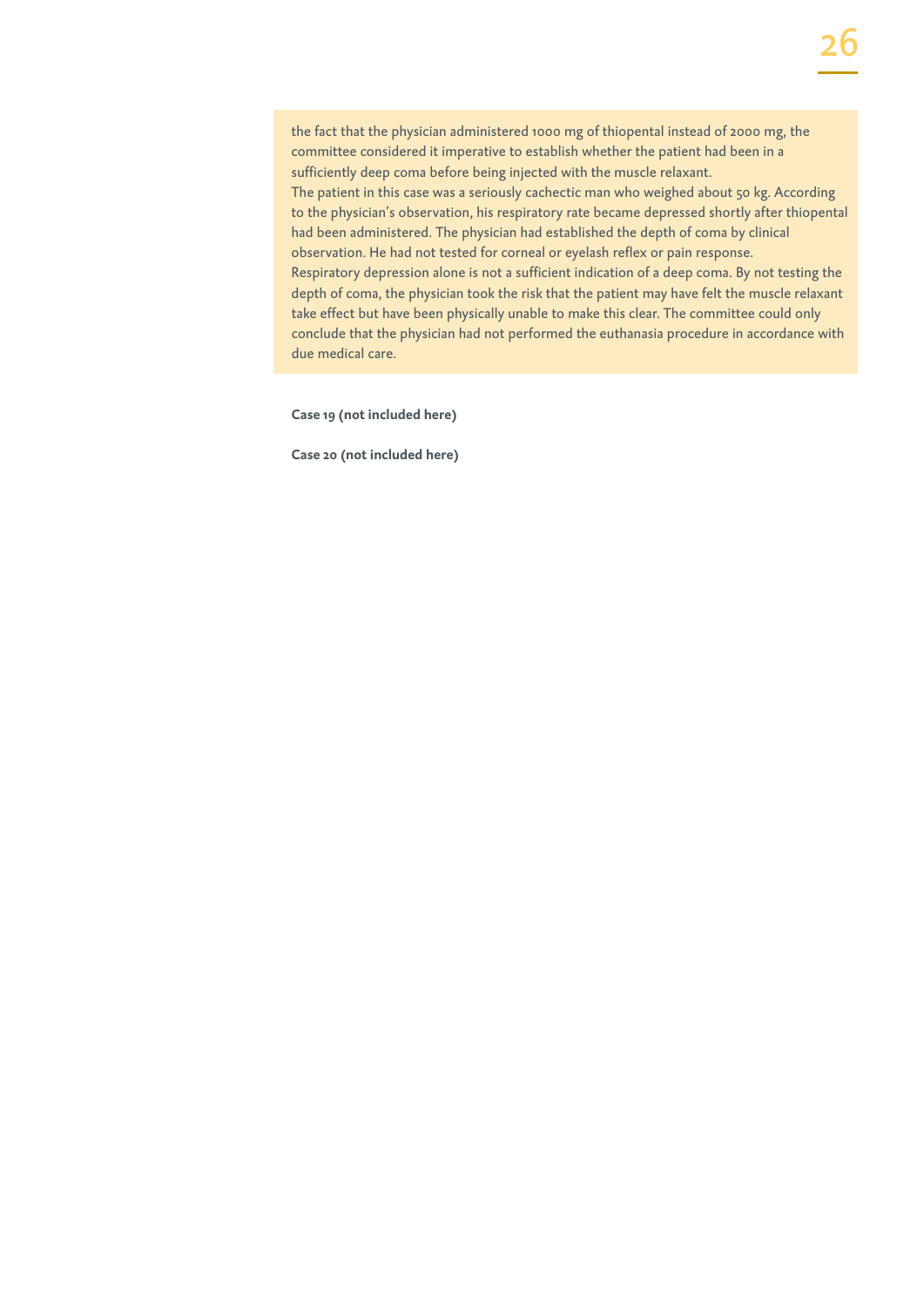# Chapter III **Committee activities**

# *Statutory framework*

Termination of life on request and assisted suicide are criminal offences in the Netherlands (under Articles 293 and 294 of the Criminal Code). The only exception is when the procedure is performed by a physician who has fulfilled the statutory due care criteria and has notified the municipal pathologist. If the physician satisfies both conditions, the procedure he has performed is not treated as a criminal offence. The aforementioned articles of the Criminal Code (Articles 293 (2) and 294 (2)) identify compliance with these conditions as specific grounds for exemption from criminal liability.

The due care criteria are set out in the Termination of Life on Request and Assisted Suicide (Review Procedures) Act, and the physician's duty to notify the municipal pathologist is dealt with in the Burial and Cremation Act. The Termination of Life on Request and Assisted Suicide (Review Procedures) Act also states that it is the task of the regional euthanasia review committees to determine, in the light of the physician's report and other documents accompanying the notification, whether a physician who has terminated a patient's life on request or assisted in his suicide has fulfilled the due care criteria referred to in section 2 of the  $Art$ 

# *Role of the committees*

When a physician has terminated the life of a patient on request or assisted in his suicide, he notifies the municipal pathologist. When doing so, he submits a detailed report showing that he has complied with the due care criteria.<sup>9</sup> The pathologist performs an external examination and ascertains how the patient died and what substances were used to terminate his life. He then establishes whether the physician's report is complete. The report by the independent physician and, if applicable, an advance directive drawn up by the deceased are added to the file. The pathologist notifies the committee, submitting all the required documents and any other relevant documents provided by the physician, such as the patient's medical file and letters from specialists. Once the committee has received the documents, both the pathologist and the physician are sent an acknowledgement of receipt.

The committees decide whether, in the light of prevailing medical opinion and the standards of medical ethics, the physician has acted in accordance with the statutory due care criteria. If a committee has any questions following a notification, the physician will be informed. Physicians are sometimes asked to respond in writing to additional questions.10 The committees sometimes contact physicians by telephone if they need extra information. If the information thus provided by the physician is insufficient, he may then be invited to provide further information in person.

A physician will usually be invited to an interview if the committee reviewing his case is inclined to find that he did not act in accordance with the due care criteria. This gives him an opportunity to explain in more detail what took place in this particular case.

The physician is notified of the committee's findings within six weeks. This period may be extended once, for instance if the committee has asked further questions.

For a number of years capacity at the committee secretariats had not kept pace with the increase in the number of notifications. In 2011 the committees took on more staff. However, owing to the backlog, the need to train the new staff and the fact that some secretariat staff were on extended sick leave, it was unfortunately still not possible to meet the six-week deadline in a large number of cases. The committees have now changed their working procedures and have improved efficiency. In mid-2011, the committees launched a pilot project on a new working procedure in two regions, in which straightforward notifications are processed digitally. The new procedure complies with statutory provisions and does not affect the quality of the committee's findings. It will be rolled out in all the regions from the beginning of 2012. The committees issue findings on the notifications they assess. In almost every case they conclude that the physician has acted in

<sup>9</sup> A standard report form is available as an aid in drawing up the report. It can be filled in as it stands or used as a guide, and can be found at www.euthanasiecommissie.nl.

<sup>10</sup> According to the evaluation of the Act, this happened in some 6% of the cases reported in 2005.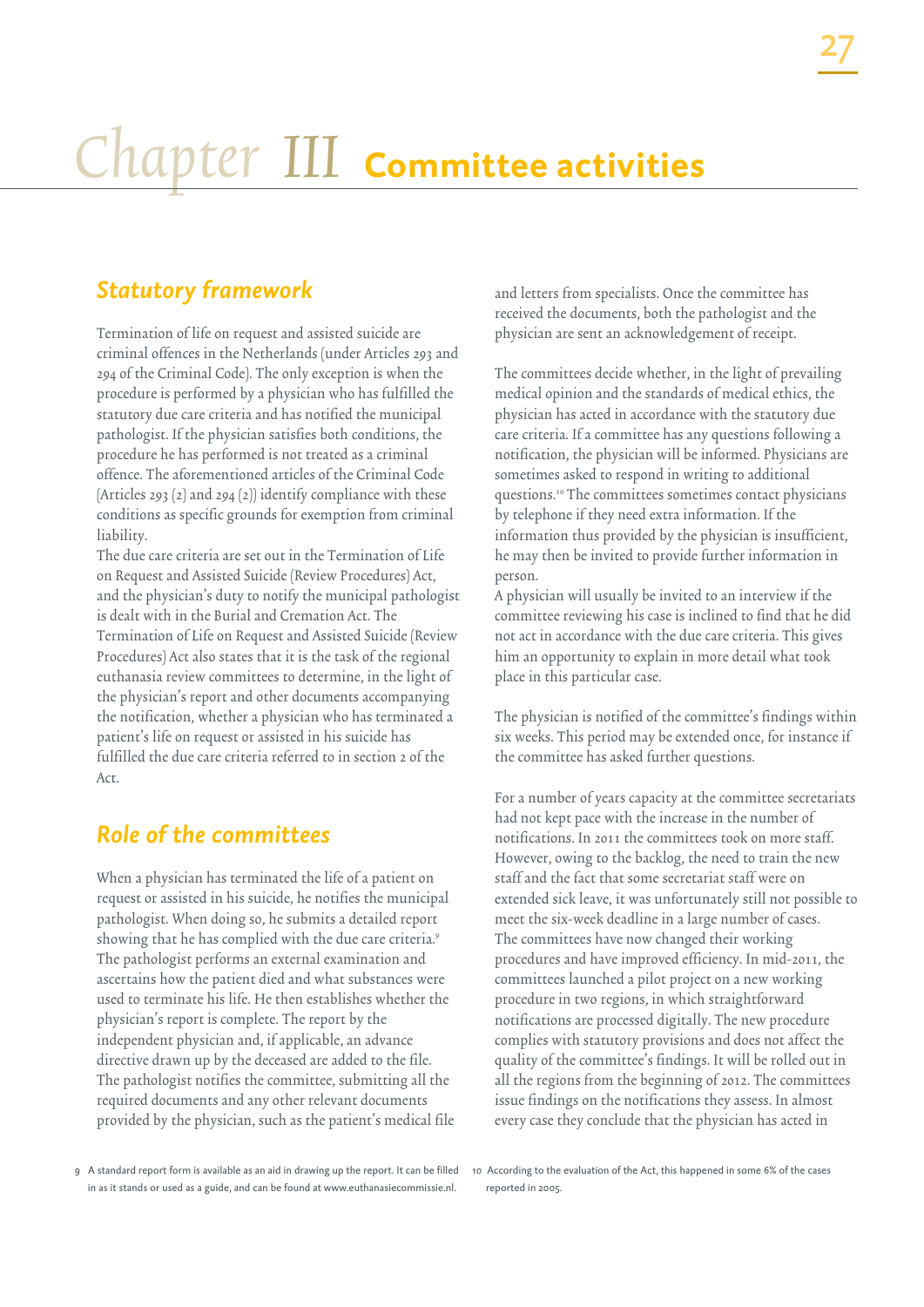accordance with the statutory due care criteria. In such cases, only the attending physician is informed. If the committee is of the opinion that the physician has not acted in accordance with the due care criteria, it will send its proposed findings to all the members and alternate members of its own and other committees for their advice and comments. This helps ensure harmonisation and consistency of assessment. The ultimate decision is reached by the competent committee.

In 2011 4 physicians were found not to have acted in accordance with the criteria. In such cases, the findings are not only sent to the attending physician but are also, in accordance with the Act, referred to the Board of Procurators General and the Healthcare Inspectorate. The Board decides whether or not the physician in question should be prosecuted.11 The Inspectorate decides in the light of its own tasks and responsibilities whether any further action should be taken. This may range from interviewing the physician to disciplinary action. The coordinating chair and the alternate coordinating chair of the committees hold consultations with the Board and the Inspectorate every year. There are five regional euthanasia review committees. The place of death determines which committee is competent to review the case in question. Each committee comprises three members: a lawyer, who is also the chair, a physician and an ethicist. They each have an alternate. Each committee also has a secretary, who is also a lawyer, with an advisory vote at committee meetings. The committees act as committees of experts; it should be noted here that, in cases where physicians are found to have acted with due care, their findings are final. The secretariats are responsible for assisting the committees in their work.

For organisational purposes the secretariats form part of the Central Information Unit on Healthcare Professions (CIBG) in The Hague, which is an implementing organisation of the Ministry of Health, Welfare and Sport. The secretariats have offices in Groningen, Arnhem and The Hague, and the committees meet there every month.

The committees help the KNMG's Euthanasia in the Netherlands Support and Assessment Programme (SCEN) to train physicians to perform independent assessments. The committees see all the reports by the independent physicians consulted by the attending physicians, and thus have an overall picture of the quality of these reports. The quality of reporting needs to be constantly monitored, but the committees are very pleased to have noted a definite

11 Instructions on prosecution decisions in the matter of termination of life on request and assisted suicide, Government Gazette, 6 March 2007, no. 46, p. 14.

improvement in this regard. The committees' general findings are forwarded to SCEN each year. Committee members also give presentations to municipal health services, associations of general practitioners, community organisations, hospitals, foreign delegations and so on, using examples from practice to provide information on applicable procedures and the due care criteria.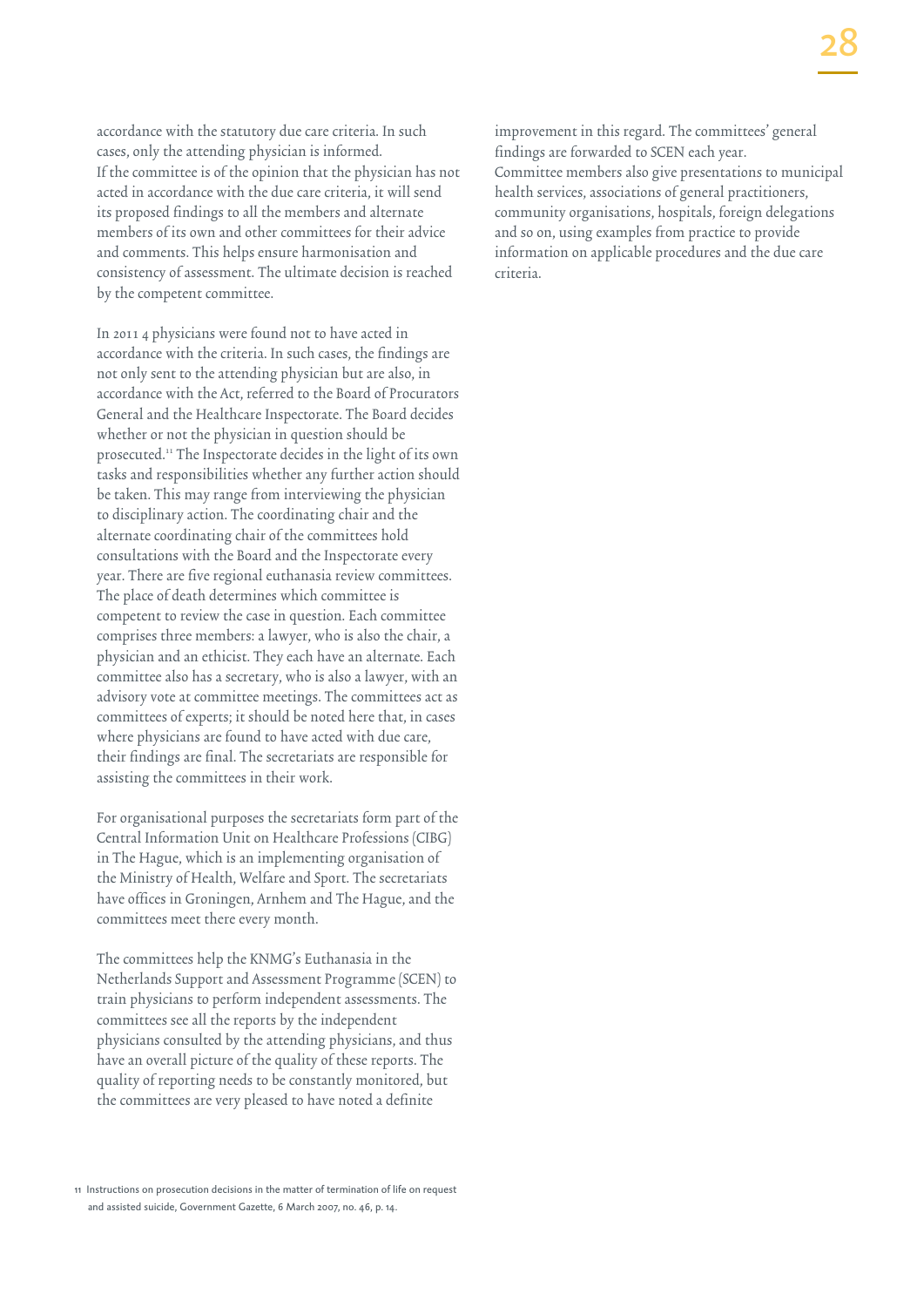# Annexe I *Overview of notifications*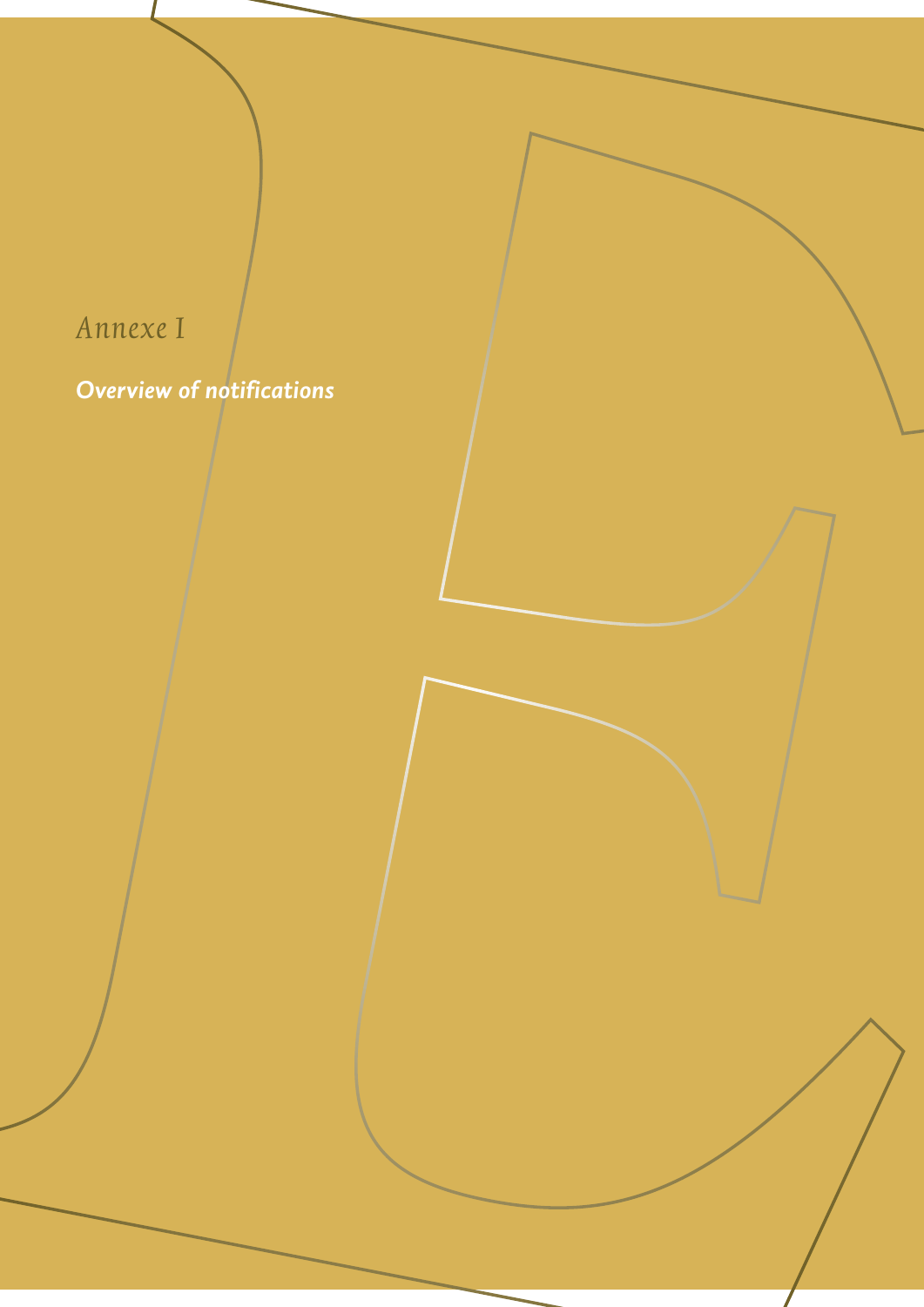# Overview of notifications, total

*1 January 2011 to 31 December 2011*

#### Notifications

The committees received 3,695 notifications in the year under review.

#### Euthanasia and assisted suicide

There were 3,446 cases of euthanasia (i.e. active termination of life at the patient's request), 196 cases of assisted suicide and 53 cases involving a combination of the two.

#### Physicians

In 3,329 cases the attending physician was a general practitioner, in 212 cases a specialist working in a hospital, in 139 cases a geriatrician and in 15 cases a registrar.

#### Conditions involved

| The conditions involved were as follows: |       |
|------------------------------------------|-------|
| Cancer                                   | 2,797 |
| Cardiovascular disease                   | 114   |
| Neurological disorders                   | 205   |
| Other conditions                         | 394   |
| Combination of conditions                | 185   |

#### Location

In 2,975 cases patients died at home, in 189 cases in hospital, in 111 cases in a nursing home, in 172 cases in a care home, and in 248 cases elsewhere (e.g. in a hospice or at the home of a relative).

#### Competence and findings

In all cases the committee deemed itself competent to deal with the notification. In the year under review there were four cases in which the physician was found not to have acted in accordance with the due care criteria.

#### Length of assessment period

The average time that elapsed between the notification being received and the committee's findings being sent to the physician was 111 days.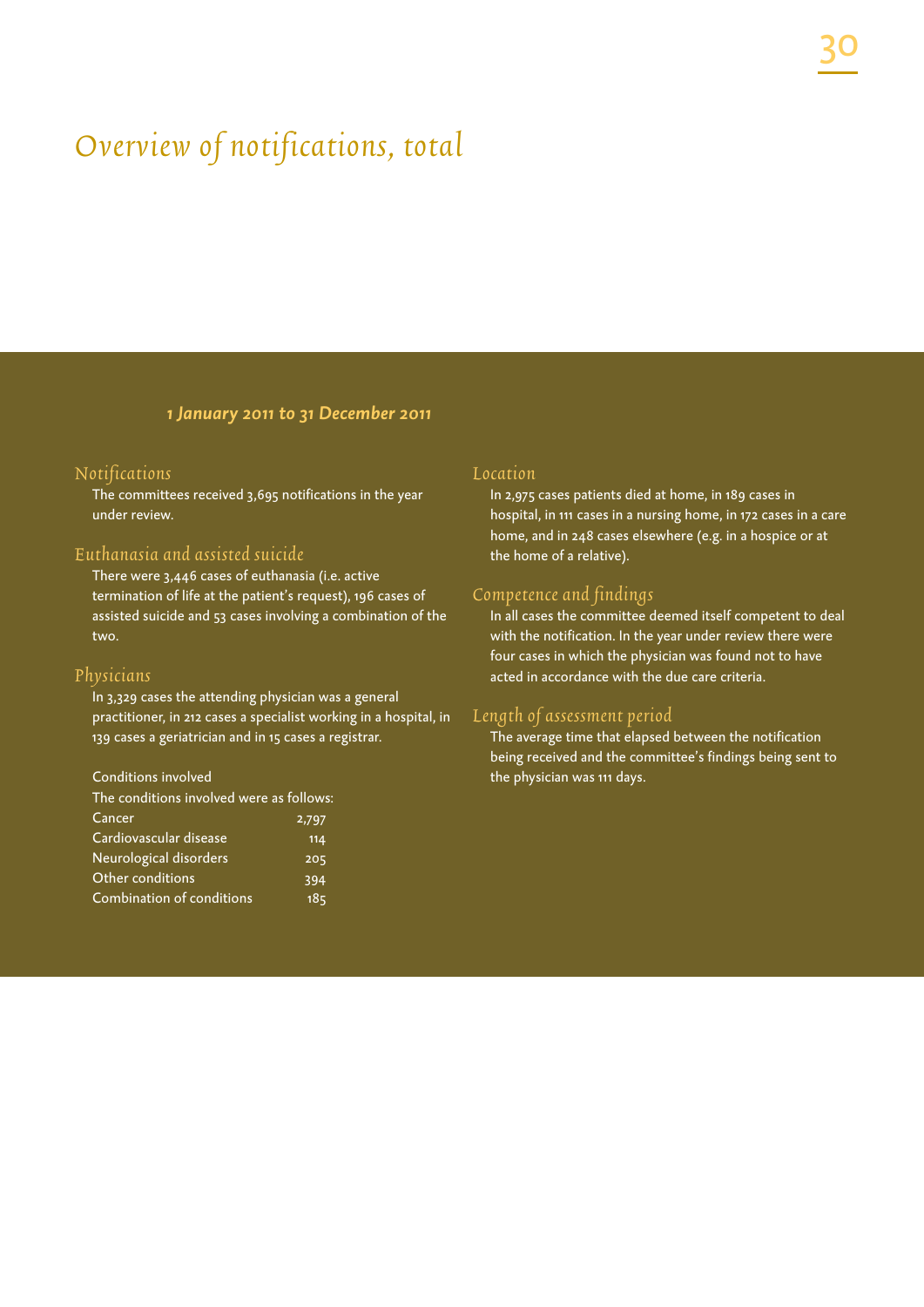## number of notifications of euthanasia and assisted suicide 2011, 2010, 2009, 2008, 2007 and 2006



## Notifying physicians 2011

**General practitioner Specialist working in a hospital Geriatrician Registrar**



## Conditions involved 2011

**Cardiovascular disease Neurological disorders Other conditions Combination of conditions**

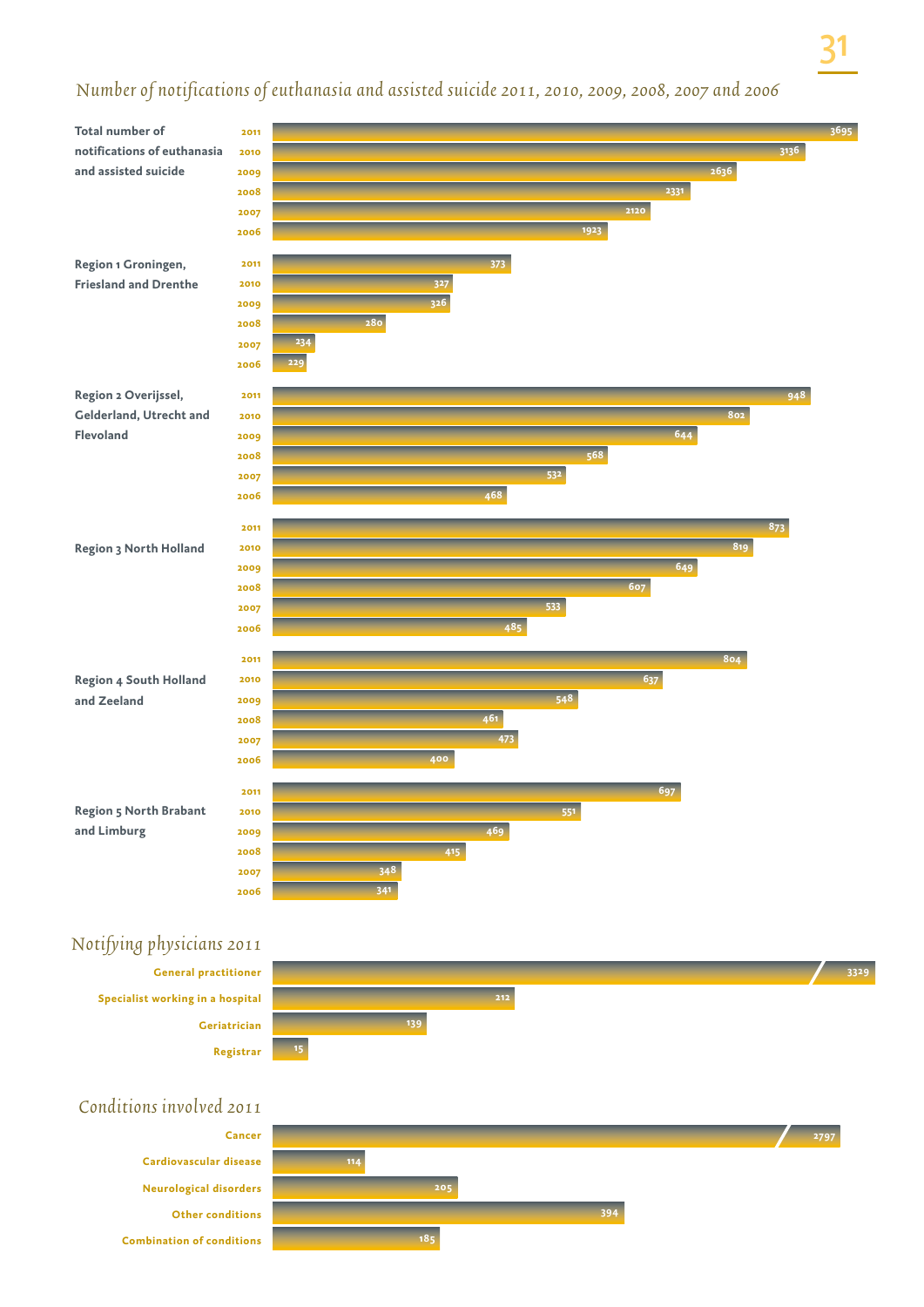# Overview of notifications, by region

# **Groningen, Friesland and Drenthe**

#### *1 January 2011 to 31 December 2011*

#### Notifications

1

The regional committee received 373 notifications in the year under review.

#### Euthanasia and assisted suicide

There were 328 cases of euthanasia, 43 cases of assisted suicide and 2 cases involving a combination of the two.

#### Physicians

In 350 cases the attending physician was a general practitioner, in 14 cases a specialist working in a hospital, in 8 cases a geriatrician and in 1 case a registrar.

#### Conditions involved

| The conditions involved were as follows: |     |
|------------------------------------------|-----|
| <b>Cancer</b>                            | 284 |
| Cardiovascular disease                   | 23  |
| Neurological disorders                   | 20  |
| Other conditions                         | 25  |
| Combination of conditions                | 21  |
|                                          |     |

#### Location

In 314 cases patients died at home, in 14 cases in hospital, in 9 cases in a nursing home, in 23 cases in a care home, and in 13 cases elsewhere (e.g. in a hospice or at the home of a relative).

#### Competence and findings

In all cases the committee deemed itself competent to deal with the notification. The committee convened 11 times. In one case in the year under review the committee found that the physician had not acted in accordance with the due care criteria.

#### Length of assessment period

The average period between receipt of the notification and the forwarding of the committee's findings was 50 days.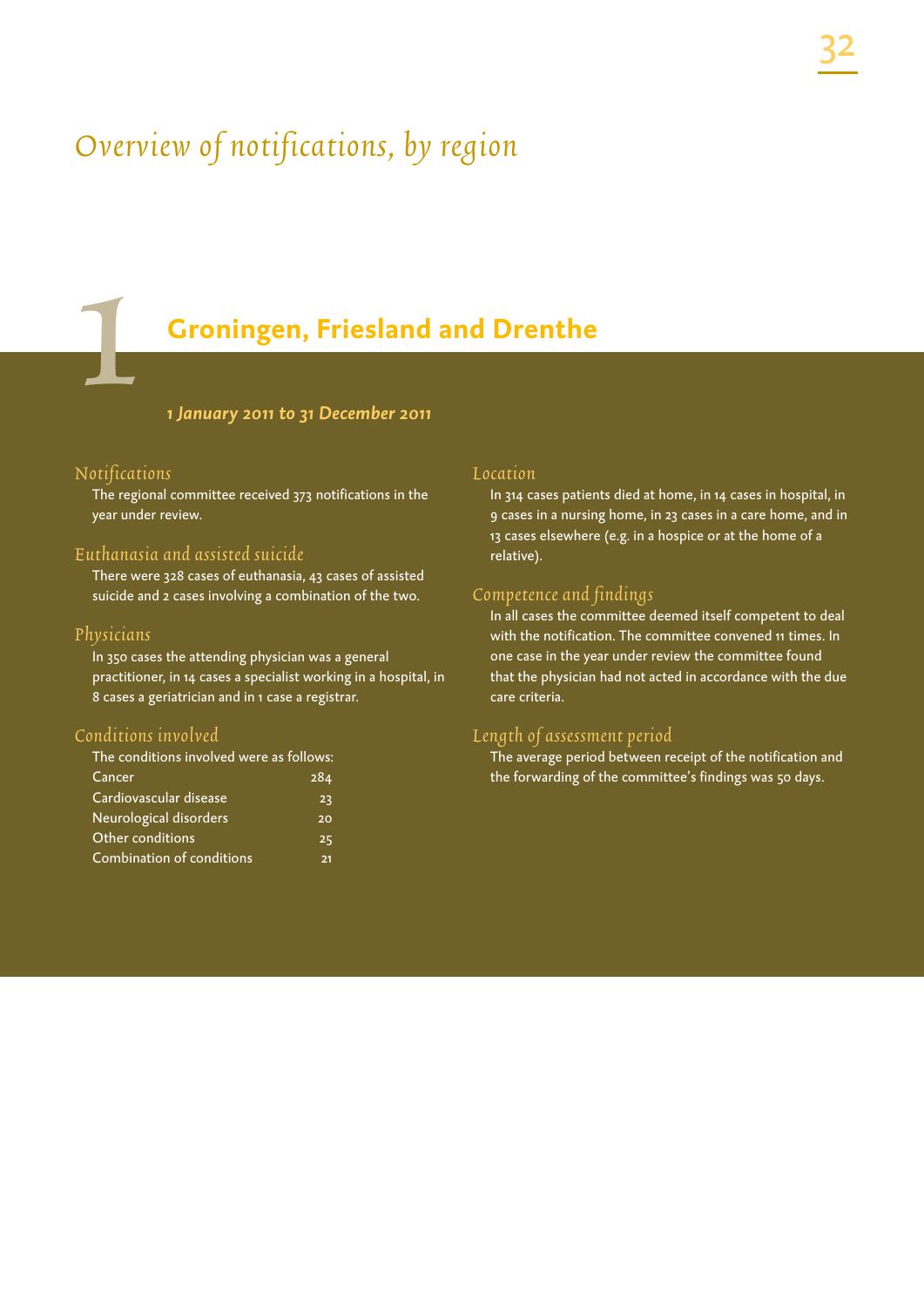

# **Overijssel, Gelderland, Utrecht and Flevoland**

#### *1 January 2011 to 31 December 2011*

#### Notifications

The regional committee received 948 notifications in the year under review.

#### Euthanasia and assisted suicide

There were 897 cases of euthanasia, 34 cases of assisted suicide and 17 cases involving a combination of the two.

#### Physicians

In 866 cases the attending physician was a general practitioner, in 43 cases a specialist working in a hospital, in 37 cases a geriatrician and in 2 cases a registrar.

#### Conditions involved

| The conditions involved were as follows: |     |
|------------------------------------------|-----|
| Cancer                                   | 744 |
| Cardiovascular disease                   | 19  |
| Neurological disorders                   | 51  |
| Other conditions                         | 103 |
| Combination of conditions                | 31  |

#### Location

In 801 cases patients died at home, in 40 cases in hospital, in 23 cases in a nursing home, in 37 cases in a care home, and in 47 cases elsewhere (e.g. in a hospice or at the home of a relative).

#### Competence and findings

In all cases the committee deemed itself competent to deal with the notification. The committee convened 12 times. In one case in the year under review the committee found that the physician had not acted in accordance with the due care criteria.

#### Length of assessment period

The average period between receipt of the notification and the forwarding of the committee's findings was 145 days.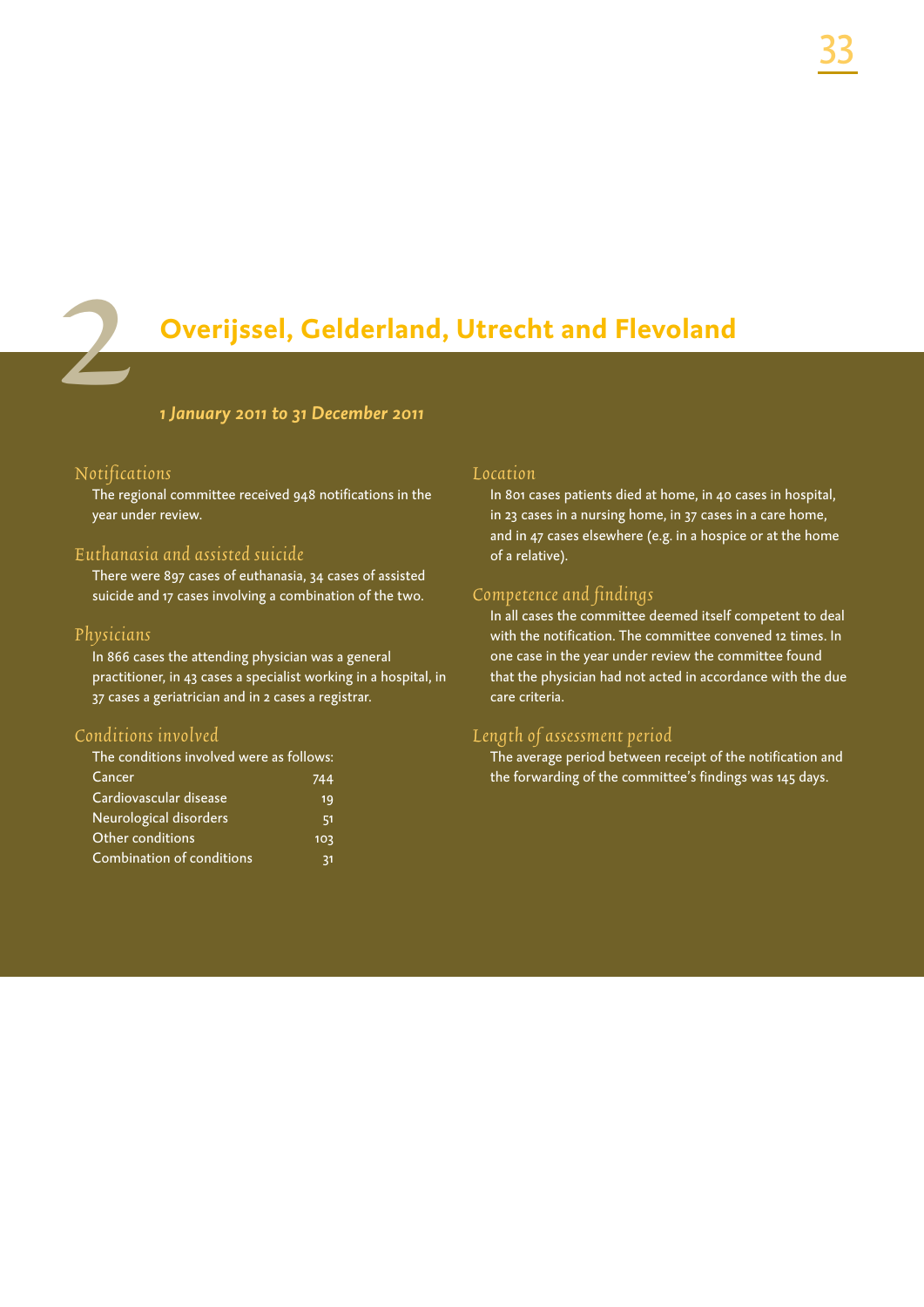# **North Holland**

#### *1 January 2011 to 31 December 2011*

#### Notifications

3

The regional committee received 873 notifications in the year under review.

#### Euthanasia and assisted suicide

There were 795 cases of euthanasia, 60 cases of assisted suicide and 18 cases involving a combination of the two.

#### Physicians

In 741 cases the attending physician was a general practitioner, in 78 cases a specialist working in a hospital, in 44 cases a geriatrician and in 10 cases a registrar.

#### Conditions involved

| The conditions involved were as follows: |     |
|------------------------------------------|-----|
| Cancer                                   | 608 |
| Cardiovascular disease                   | 43  |
| Neurological disorders                   | 42  |
| Other conditions                         | 117 |
| Combination of conditions                | 63  |
|                                          |     |

#### Location

In 629 cases patients died at home, in 73 cases in hospital, in 34 cases in a nursing home, in 66 cases in a care home, and in 71 cases elsewhere (e.g. in a hospice or at the home of a relative).

#### Competence and findings

In all cases the committee deemed itself competent to deal with the notification. The committee convened 12 times. In one case in the year under review the committee found that the physician had not acted in accordance with the due care criteria.

#### Length of assessment period

The average period between receipt of the notification and the forwarding of the committee's findings was 175 days.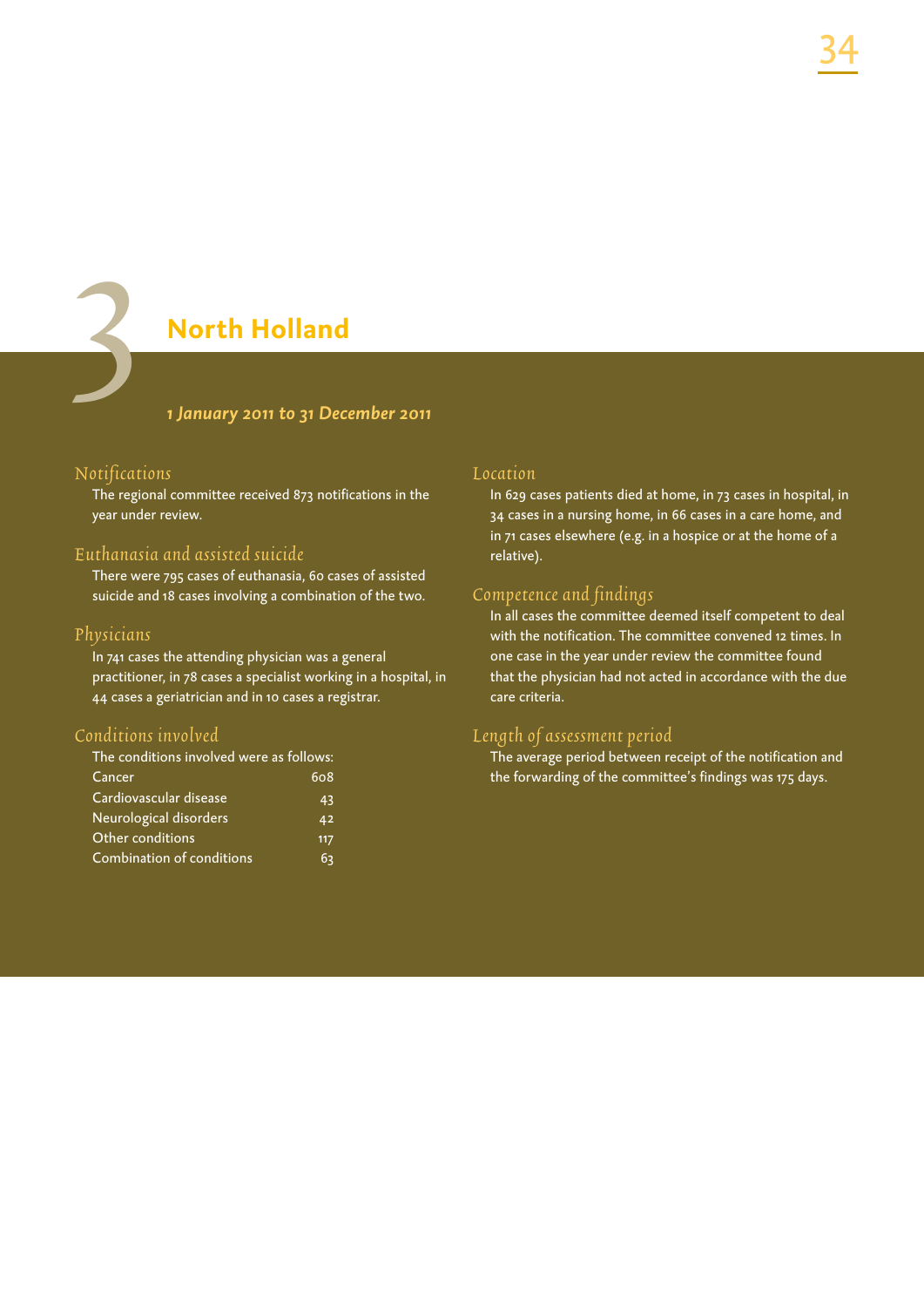**South Holland and Zeeland**

*1 January 2011 to 31 December 2011*

#### Notifications

4

The regional committee received 804 notifications in the year under review.

#### Euthanasia and assisted suicide

There were 759 cases of euthanasia, 36 cases of assisted suicide and 9 cases involving a combination of the two.

#### Physicians

In 734 cases the attending physician was a general practitioner, in 42 cases a specialist working in a hospital, in 27 cases a geriatrician and in 1 case a registrar.

#### Conditions involved

| The conditions involved were as follows: |     |
|------------------------------------------|-----|
| Cancer                                   | 630 |
| Cardiovascular disease                   | 16  |
| Neurological disorders                   | 52  |
| Other conditions                         | 65  |
| Combination of conditions                | 41  |
|                                          |     |

#### Location

In 632 cases patients died at home, in 39 cases in hospital, in 27 cases in a nursing home, in 29 cases in a care home, and in 77 cases elsewhere (e.g. in a hospice or at the home of a relative).

#### Competence and findings

In all cases the committee deemed itself competent to deal with the notification. The committee convened 12 times. In one case in the year under review the committee found that the physician had not acted in accordance with the due care criteria.

#### Length of assessment period

The average period between receipt of the notification and the forwarding of the committee's findings was 91 days.